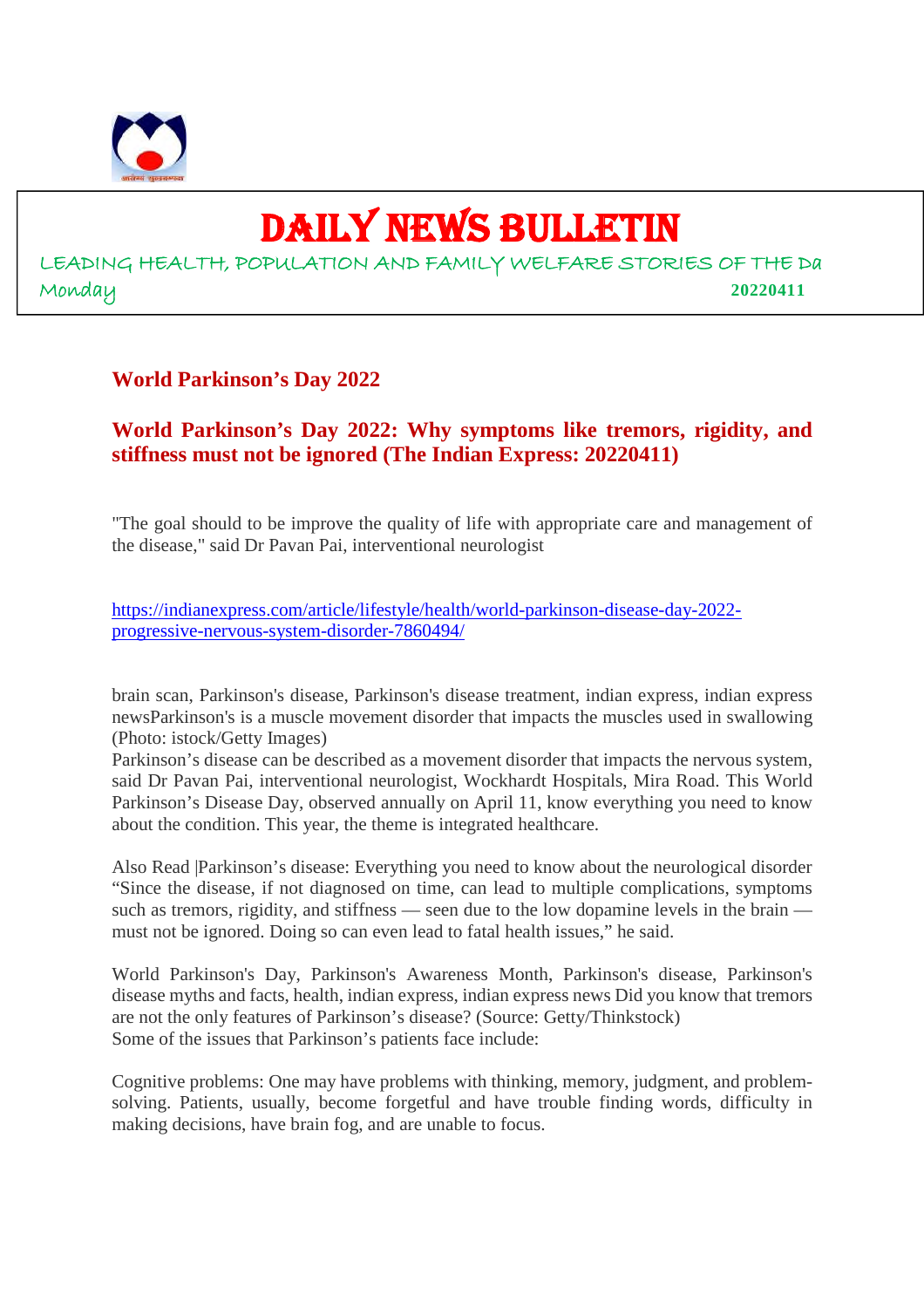Swallowing problems: Parkinson's is a muscle movement disorder that impacts the muscles used in swallowing. If the symptoms are ignored, one may develop a condition called dysphagia (inability to swallow food). This can be accompanied by voice changes, coughing, and even choking.

Sleep problems: This disease can invite a plethora of sleep problems. One may encounter issues such as sleep apnea, daytime sleepiness, nightmares, difficulty falling asleep or staying asleep, and inability to get a sound sleep after waking up.

Also Read |Can a simple swab test help diagnose and monitor Parkinson's disease? Psychological issues: Those having Parkinson's for a long time often exhibit drastic changes in behaviour, including being depressed, anxious, stressed, irritated, frustrated, agitated, violent, restless, impatient, and will also have poor self-esteem. Hence, counselling and timely medication is a must, stressed Dr Pai.

Sexual dysfunction: Drop in sexual interest and physical functioning will occur owing to the fall in dopamine levels. One will have a low sex drive, and an inability to have an orgasm or erection. Women may experience vaginal dryness.

Sensory problems: Loss of smell, vision changes, aches, pains, and balance problems are commonly seen in those with Parkinson's disease. Neglecting the condition can lead to disruption in day-to-day life activities.

Bladder problems: The disease weakens the muscles in the digestive system which will slow down digestion, causing constipation. People will also be unable to pass urine.

Dementia: A majority of patients with Parkinson's disease may suffer from dementia in later life. They will also have problems with speech, hallucinations, and delusions.

"Ignoring the disease can worsen one's well-being. Hence, it is advisable to stay in touch with the doctor once the symptoms show and seek further medical attention. The goal should to be improve the quality of life with appropriate care and management of the disease," said Dr Pai, stressing that there is no cure available currently.

## **Poverty**

## **Tackling extreme poverty (The Tribune: 20220411)**

https://www.tribuneindia.com/news/editorials/tackling-extreme-poverty-384472

IMF paper presents positive data, but a long road ahead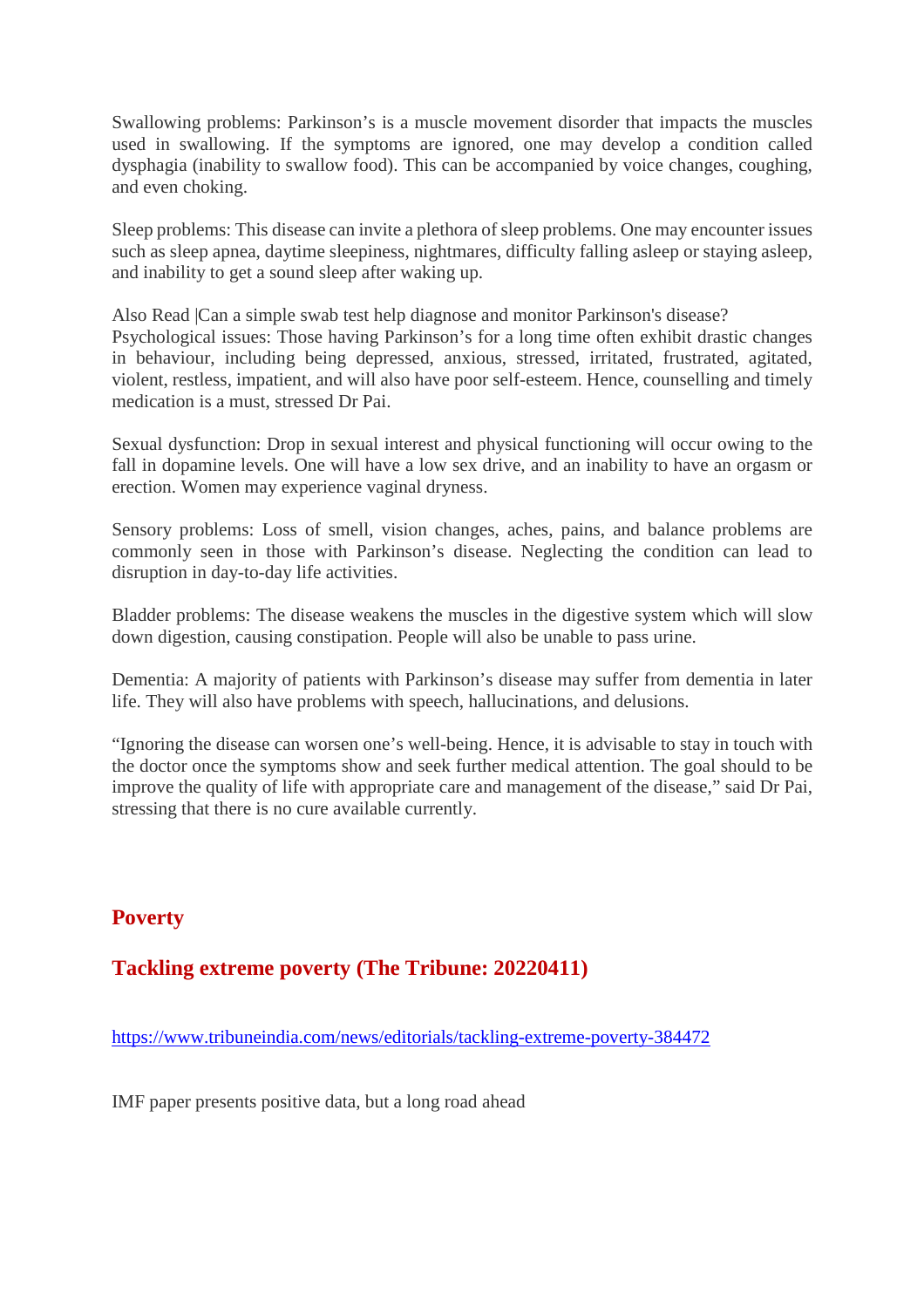The role played by subsidised foodgrain programmes in eliminating extreme hunger in the country has an all-round stamp of approval. Their impact on reducing the level of poverty, however, cannot be considered a foregone conclusion since poverty is not just a measure of hunger. Peer scrutiny, thus, is expected over the claims of a working paper of the International Monetary Fund (IMF) that extreme poverty was as low as 0.8 per cent of the population in the pre-pandemic year, 2019, and food handouts ensured that it remained at that low level in 2020. The methodology used to arrive at the conclusion would attract attention since estimates indicate that extreme poverty — defined as living on less than \$1.9 a day — increased worldwide for the first time in decades in 2020.

India as an exception bucking the trend should be a cause for celebration, but the reality on the ground may not warrant it. The scenes of human suffering post the lockdown are fresh in memory. For many, the pandemic's fallout on livelihoods has been traumatic. What the paper does bring out clearly, though, is the life-saving, if not life-altering, potential of subsidy schemes, provided the delivery systems are robust and well managed. If the government has ensured that no poor household is left hungry, it deserves credit. Launched in March 2020, the Pradhan Mantri Garib Kalyan Yojana has been extended till September this year, indicating its success but also dire requirement.

The widening poor-rich gap is no figment of the imagination. The World Inequality Report released in December ranked India among the most unequal countries, with the top 1 per cent of the population holding more than one-fifth of the national income in 2021. 'Garibi hatao' has been a national slogan for half a century, and its permanency in policy reflects the slow progress despite the huge economic growth. It's certainly a long road ahead.

## **Maternal Mortality Rate (The Asian Age: 20220411)**

http://onlineepaper.asianage.com/articledetailpage.aspx?id=16289309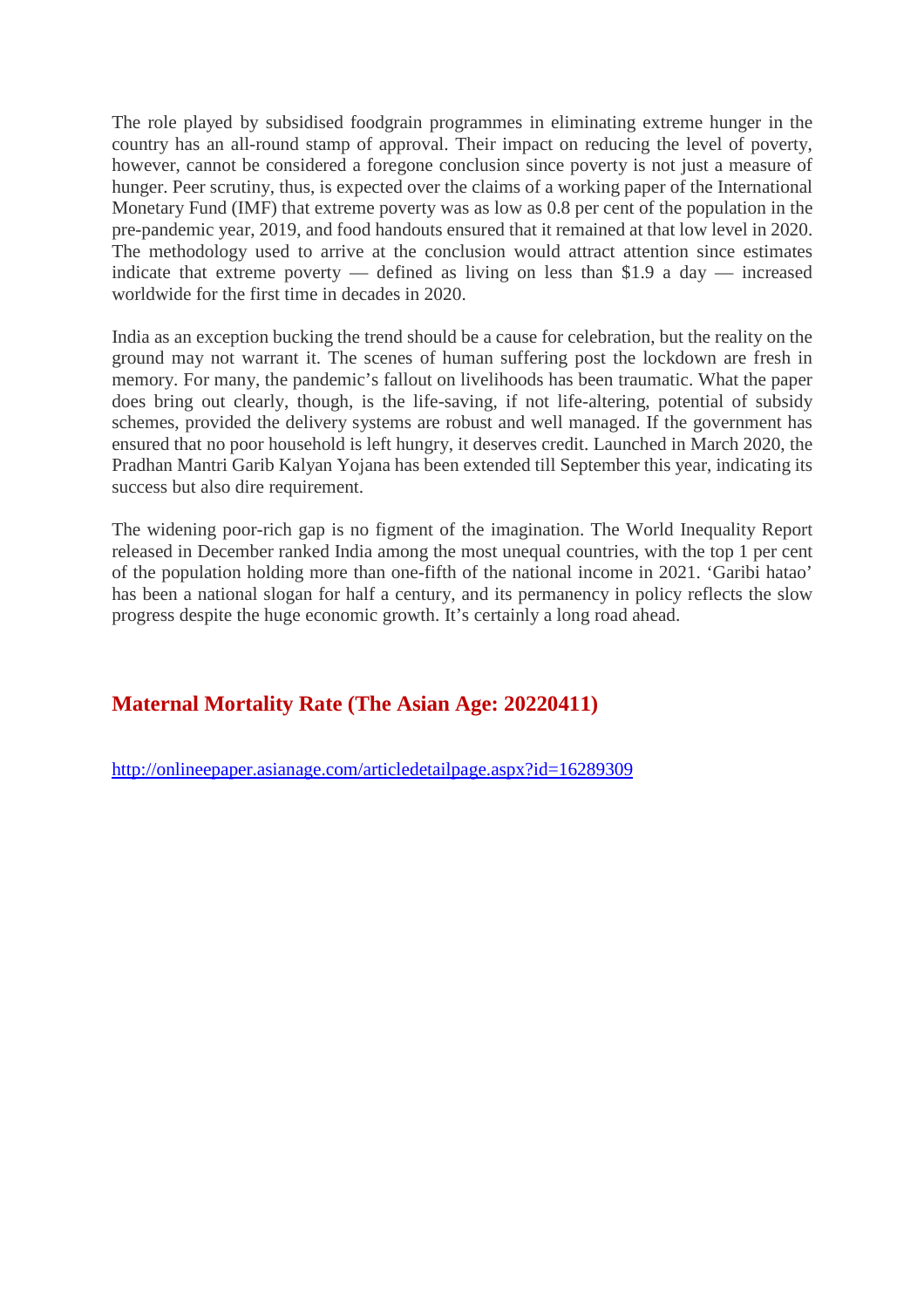# 16 women die post delivery every month in 4 big govt hospitals: RTI

New Delhi, April 10: Despite efforts to bring down the maternal mortality rate, 16 women die<br>after childbirth every month in four major government hospitals of Delhi. The hospitals made this information available in response to separate<br>applications filed by PTI-Bhasha under the Right to Information (RTI) Act.

According to the information received, 1,281<br>women died after childbirth between January 2015 and September 2021 at the All India Institute of Medical Sciences<br>(AIIMS), Ram Manohar Lohia Hospital (RML), Safdarjung Hospital, and Sucheta Kriplani Hospital.

According to information, the worst situation is of Safdarjung Hospital, where in the last 81 months, on an average, more than 11 women lost their lives after delivery every month.

The RTI applications<br>had asked how many babies were born in these hospitals between<br>January 2015 and July 2012), how many women<br>died after delivery, and<br>what the reason was for their death.

In response, Safdarjung and Sucheta Kriplani and Sucheta Kriptani<br>Hospitals provided numbers up to September 2021 while the other two hospitals provided figures up to July 2021.

According to the information received, more than 2.73 lakh children were born in the four hospitals during this period.

Safdarjung Hospital said that between January 2015 and September 2021. more than 1.68 lakh children were born and 943 women died after delivery. However, the hospital did not give reasons for the women's death.

The lowest maternal mortality rate after delivery was in AIIMS and between January 2015 and July 2021, 29 women died<br>after the birth of their baby.

Fifty-nine women died at RML Hospital during this

period while in Sucheta Kriplani Hospital 250 women died after delivery.

Barring Safdarjung, all three hospitals reported that life threatening infections, excessive bleeding, septic strokes, heart attacks, and impaired bowel function were the<br>main causes of women's death after caesarean delivery.

Many women also lost<br>their lives due to liver disease, blood clots in the<br>arteries of the lungs, severe anaemia, blood infection, breathing problems, uterine rupture, tuberculosis, and complications arising from Covid

 $-PTI$ 

#### **Covid Cases (The Asian Age: 20220411)**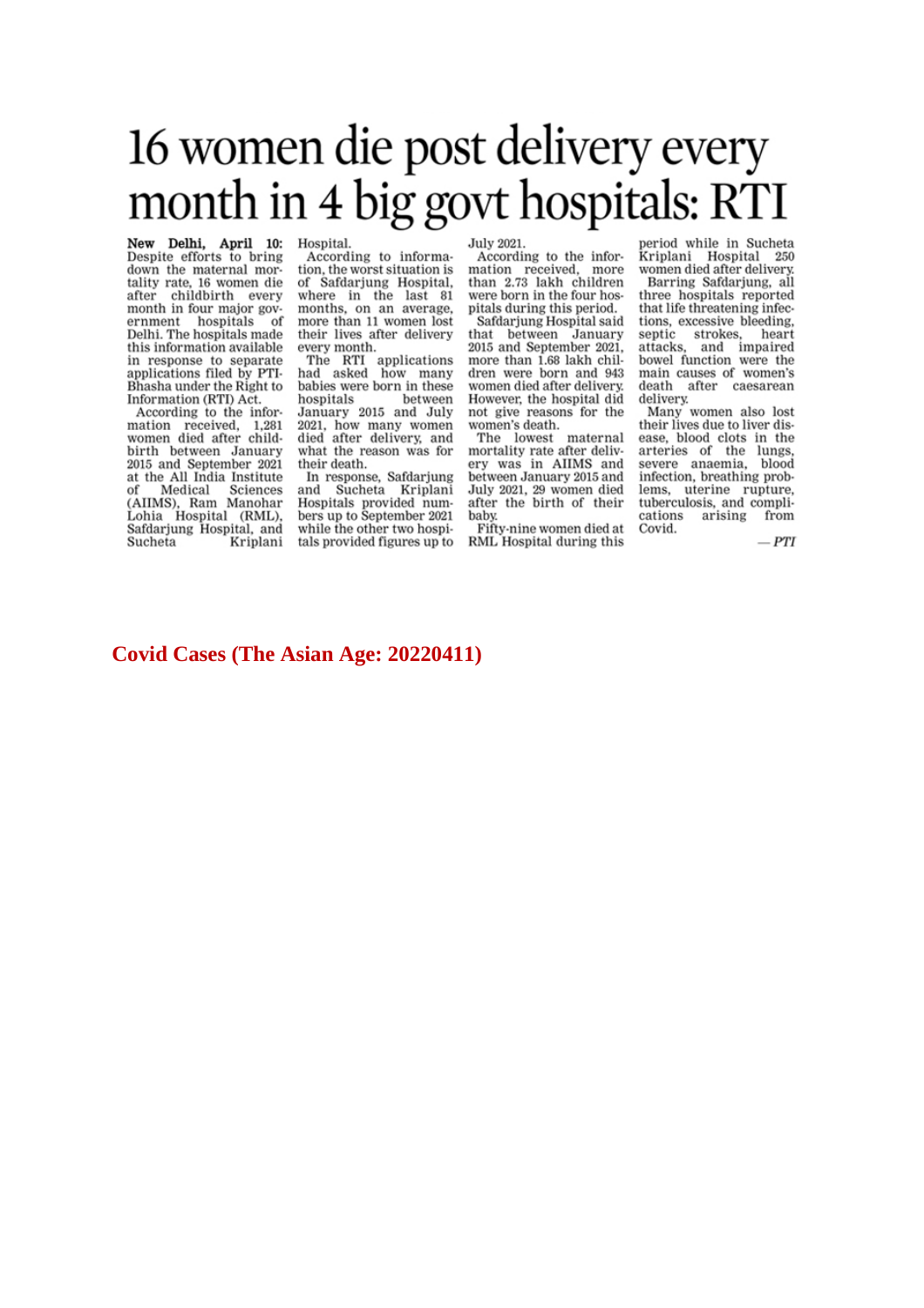## **141 Covid-19** cases, 1 more death in Delhi

New Delhi, April 10: Delhi reported 141 fresh Covid cases and one more death on Sunday, while the positivity rate stood at 1.29 percent, according to data shared<br>by the city health<br>department. With this, the national capital's Covid-19 caseload has<br>increased to 18,66,243<br>and the death toll to 26,157, the latest bulletin stated.

There has been an uptick in Covid-19 cases in Delhi over the last few days. The capital had on Saturday reported 160<br>new Covid-19 cases with a positivity rate of 1.55 percent.

On Friday, it had reported 146 new cases and one more death, while the positivity rate stood at 1.39 percent.

 $-PTI$ 

## **Covid – 19 Booster Dose (The Asian Age: 20220411)**

http://onlineepaper.asianage.com/articledetailpage.aspx?id=16289055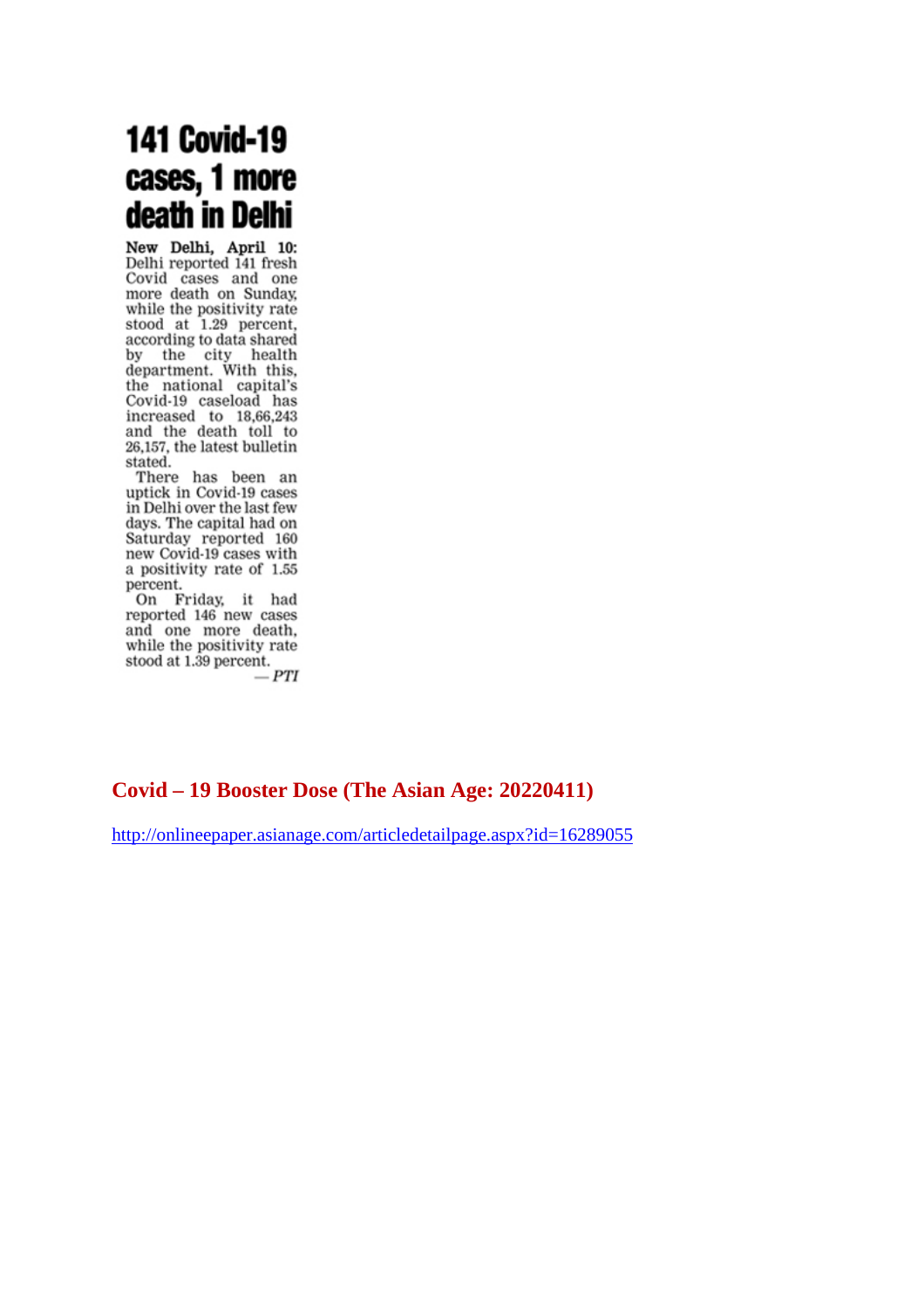## ■ 1,054 cases, 29 die in 24 hrs ■ Vaccine must be same as earlier 2 Covid-19 booster dose drive for all above 18 yrs kicks off

#### **AGE CORRESPONDENT** NEW DELHI, APRIL 10

India on Sunday began administering precaution dose of Covid-19 vaccines to all aged above 18 years, who have completed nine months since the administration of their second dose, at private vaccination centres. The precaution dose has to be the same Covid-19 vaccine which has been used for administration of the first and second dose.

A day after slashing the price of the precaution dose of Covishield to ₹225 per shot for private hospitals, the Serum Institute of India (SII) told the Centre on Sunday that it will compensate for the price difference for the unexpired stocks lying with private centres in the form of free vials of fresh stocks. Bharat Biotech had also announced that the price differential with any existing stocks of Covaxin in private hospitals shall be compensated in the form of additional doses.

Vaccine majors SII and Bharat Biotech on Saturday said they have decided to cut the prices of the precaution dose of<br>their respective Covid-19 vaccines to ₹225 per shot for private hospitals after discussions with the government. The Centre has already told all states and UTs that private vaccination centres can charge up to a maximum of ₹150 per dose as service charge over and above the cost of the vaccine.

India, meanwhile, logged 1,054 fresh Covid-19 cases and 29 related deaths in

**THE SERUM Institute** of India told the Centre on Sunday that it will compensate for the price difference for the unexpired stocks lying with private centres in the form of free vials of fresh stocks

the last 24 hours. The active cases account for 0.03 per cent of the total caseload, while the national Covid-19 recovery rate remained at 98.76 per cent. There has been a reduction of 233 cases was recorded in the active caseload in a span of 24 hours.

The daily positivity rate was recorded at 0.25 per cent and the weekly positivity rate was 0.23 per cent. The number of people who have recuperated from the disease has gone up to 4,25,02,454, while the case fatality rate was recorded at 1.21 per cent.

Union health secretary Rajesh Bhushan, who held an orientation meeting of all health secretaries of states and UTs on Saturday, had said that no fresh registrations would be required for precaution dose as all due beneficiaries are already registered on CoWIN.

All vaccinations are mandatorily recorded on CoWIN platform and both the options of "online<br>appointment" and "walkin' registration and vaccination have been made available at private Covid vaccination centres (CVCs). Private CVCs have been directed to maintain the vaccination sites as per the guidelines issued.

## **Vaccination (The Tribune:20220411)**

## **SII to give free Covishield vials to pvt vaccination centres to compensate for price difference The inventories at the private CVCs would be verified by SII representatives**

https://www.tribuneindia.com/news/health/sii-to-give-free-covishield-vials-to-pvtvaccination-centres-to-compensate-for-price-difference-385177

SII to give free Covishield vials to pvt vaccination centres to compensate for price difference Image for representational purpose. iStock

A day after slashing the price of the precaution dose of Covishield to Rs 225 per shot for private hospitals, the Serum Institute of India (SII) told the Centre on Sunday that it will compensate for the price difference for the unexpired stocks lying with private centres in the form of free vials of fresh stocks, official sources said.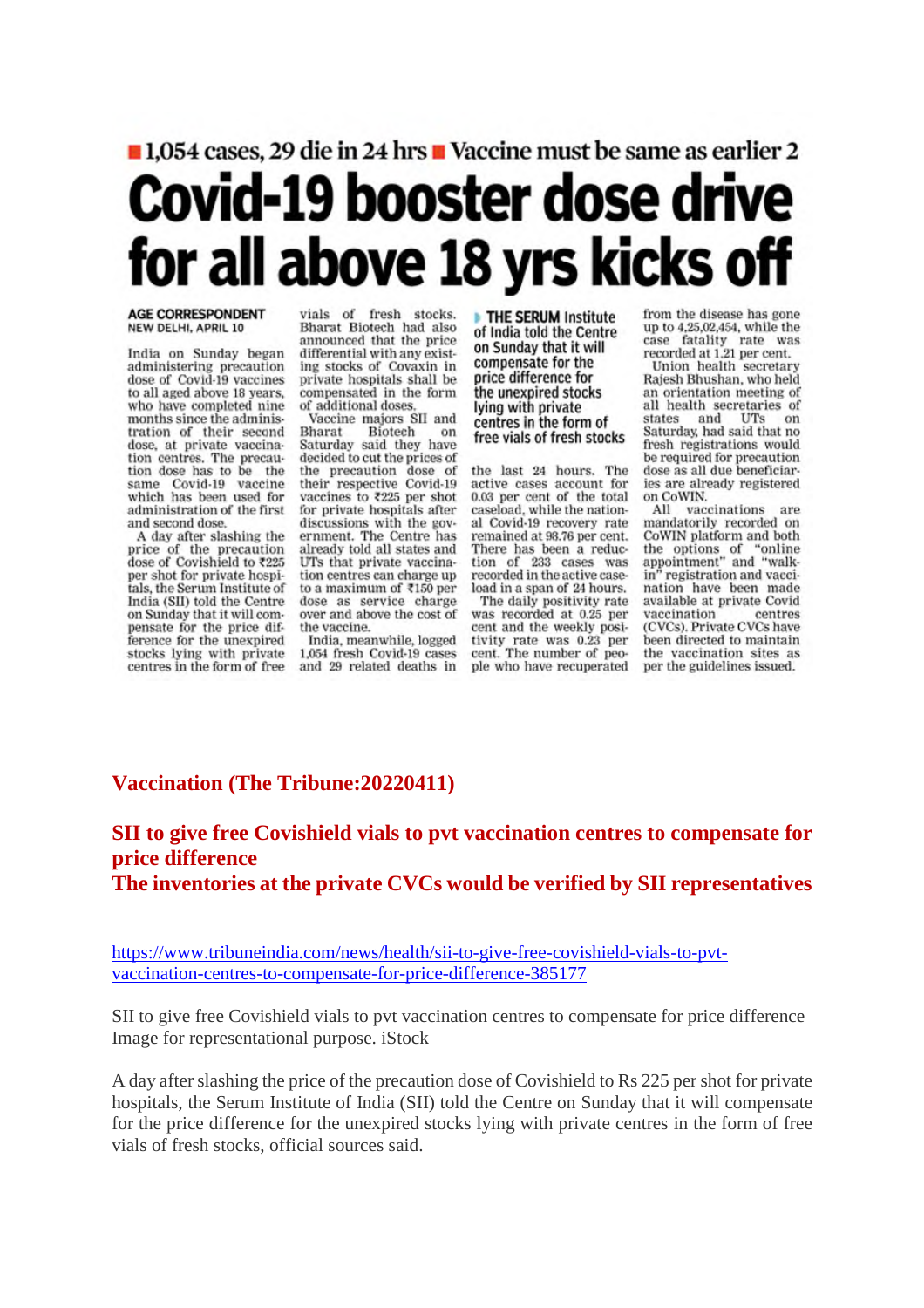Vaccine majors SII and Bharat Biotech on Saturday said they have decided to cut the prices of the precaution dose of their respective COVID-19 vaccines to Rs 225 per shot for private hospitals after discussions with the government.

Bharat Biotech had also announced that the price differential with any existing stocks of Covaxin in private hospitals shall be compensated in the form of additional doses.

In a communication to the Union health ministry, Prakash Kumar Singh, director, government and regulatory affairs at the SII, on Sunday said, "As per direction of Dr Adar C Poonawalla, we want to inform you that we will compensate the price difference for the current unexpired stocks lying with private Covid vaccination centres (CVCs)." "The difference between Rs 600 plus GST and our recent price of Rs 225 plus GST would be compensated in the form of free vials of the fresh stocks of Covishield," Singh is learnt to have conveyed in the communication.

The inventories at the private CVCs would be verified by SII representatives and the claim would then be processed on the basis of their approval.

India began administering the precaution dose of COVID-19 vaccines to all beneficiaries aged above 18 years at private vaccination centres from Sunday.

Those above the age of 18 and who have completed nine months after the administration of the second dose of the vaccine will be eligible to receive the precaution dose.

## **Microplastics**

## **After cosmetics and blood, now scientists detect microplastics in lungs While synthetic fibres have previously been found in lung tissue, there are limited studies confirming the presence of microplastics, and none as robust as this (The Tribune:20220411)**

https://www.tribuneindia.com/news/health/after-cosmetics-and-blood-now-scientists-detectmicroplastics-in-lungs-385212

After cosmetics and blood, now scientists detect microplastics in lungs Photo for representation. — iStock

A team of scientists have for the first time discovered microplastics in live human lungs, a finding that indicates we are inhaling the dangerous substances without knowledge that can have a major impact on our respiratory health.

Micro-plastic pollution is one of the most crucial environmental issues in recent times. The latest finding comes after two major studies, published last month, showed the presence of microplastics in cosmetic products and in human bloodstream in detectable levels.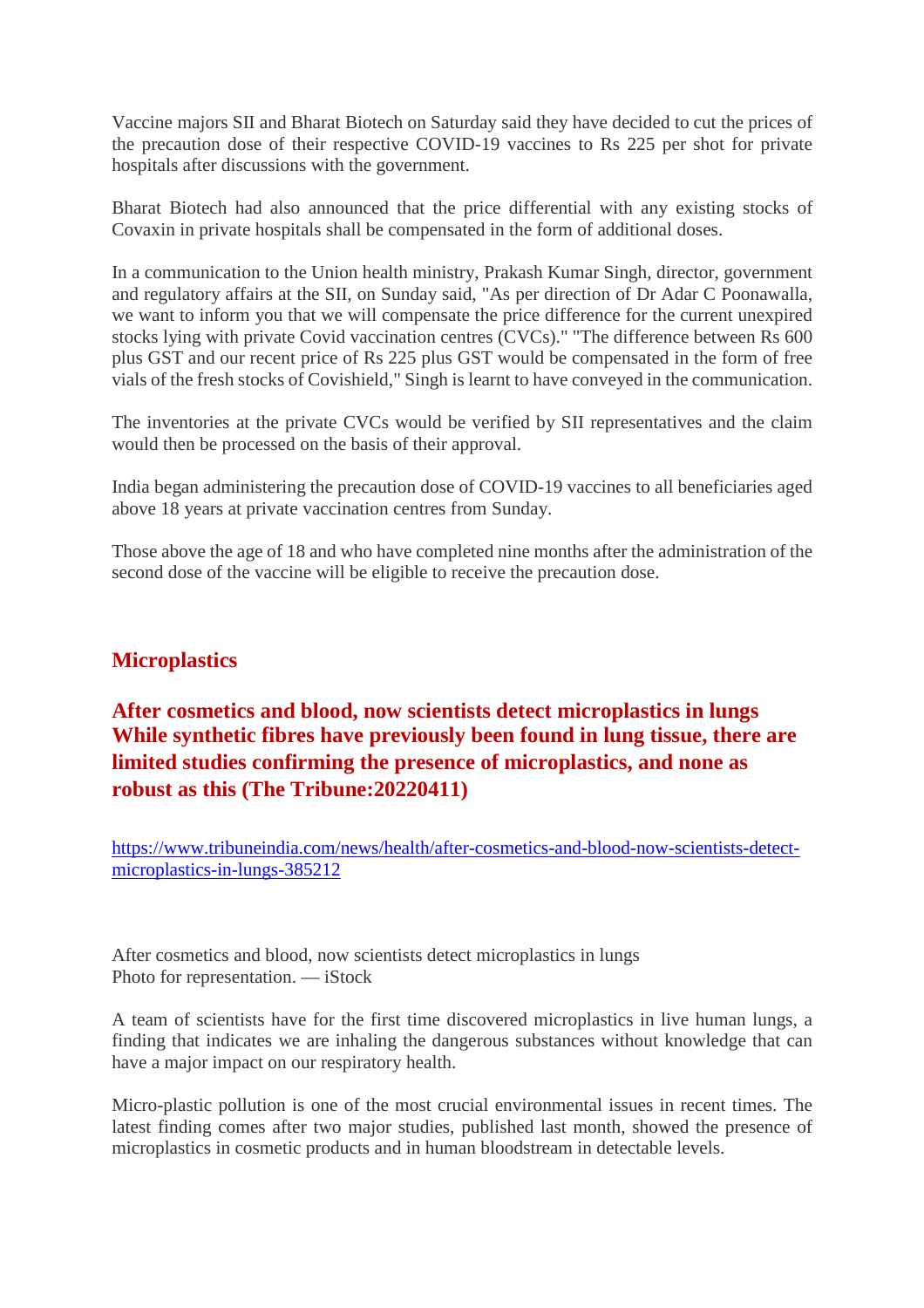While synthetic fibres have previously been found in lung tissue, there are limited studies confirming the presence of microplastics, and none as robust as this.

The research led by a team from the University of Hull and Hull York Medical School found 39 microplastics in 11 of the 13 lung tissue samples tested, considerably higher than any previous laboratory tests.

The study showed 11 microplastics were found in the upper part of the lung, seven in the mid part, and 21 in the lower part of the lung, which was an unexpected finding.

"Microplastics have previously been found in human cadaver autopsy samples, this is the first robust study to show microplastics in lungs from live people," said Laura Sadofsky, lead author on the paper published in the journal Science of the Total Environment.

"We did not expect to find the highest number of particles in the lower regions of the lungs, or particles of the sizes we found. This is surprising as the airways are smaller in the lower parts of the lungs and we would have expected particles of these sizes to be filtered out or trapped before getting this deep into the lungs," she added.

Lung tissue was collected from surgical procedures carried out on patients who were still alive, as part of their routine medical care. It was then filtered to see what was present.

Of the microplastics detected, there were 12 types, which have many uses and are commonly found in packaging, bottles, clothing, rope/twine, and many manufacturing processes. There were also considerably higher levels of microplastics in male patients compared to females.

"The characterisation of types and levels of microplastics we have found can now inform realistic conditions for laboratory exposure experiments with the aim of determining health impacts," Sadofsky said. IANS

## **Covaxin booster**

**Covaxin booster enhances antibody response against Covid variants including Omicron: Study**

**"The antibody response was higher for participants administered with booster doses for B.1 and the VoCs -- Delta, Beta and Omicron variants," Dr Gajanan Sakpal, another senior scientist at the NIV, said(The Tribune:20220411)**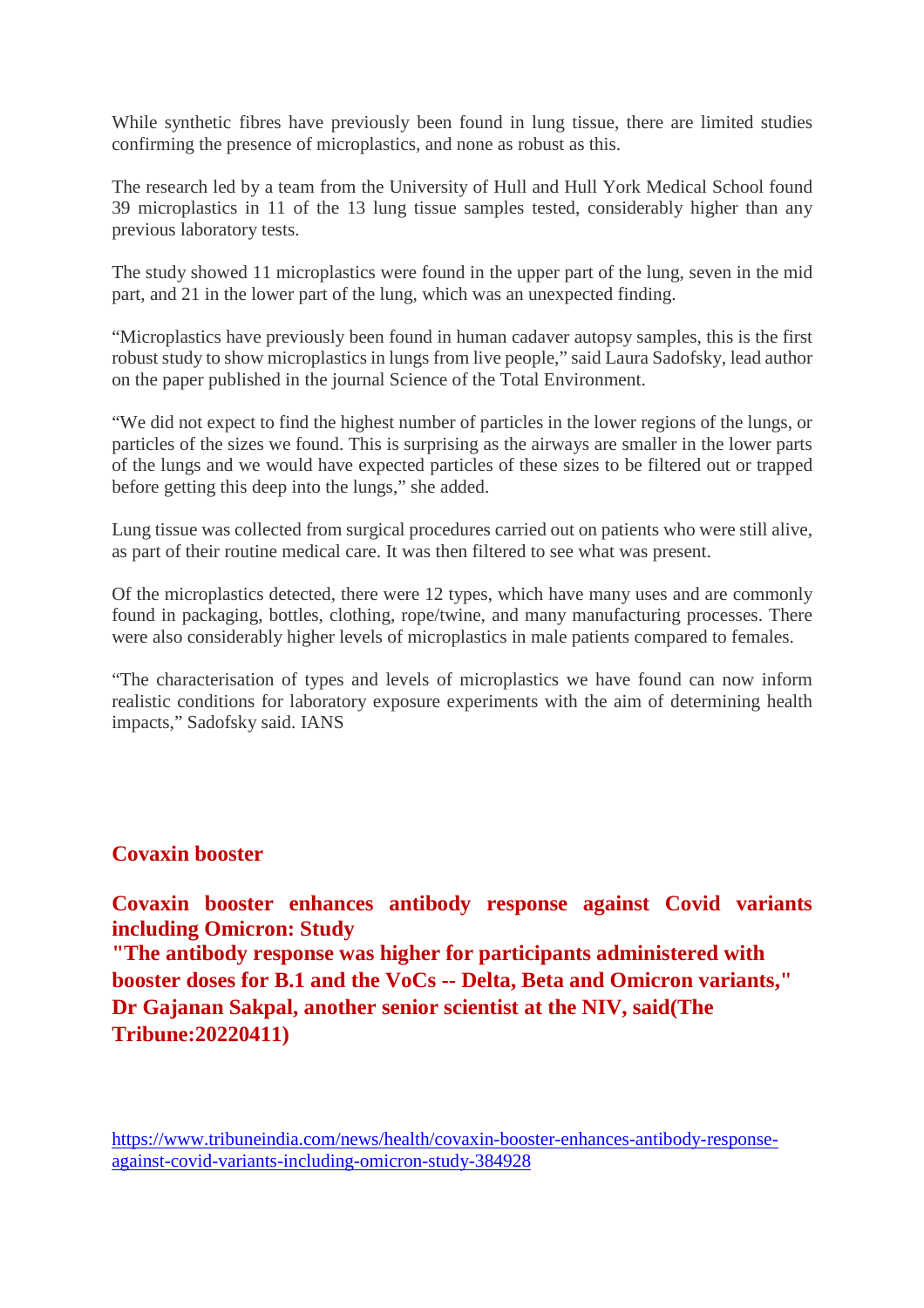Covaxin booster enhances antibody response against Covid variants including Omicron: Study Photo for representational purpose only.

A booster dose of Covaxin administered six months after the two dose primary vaccination has shown elevated immune responses against SARS-CoV-2 variants of concern including Omicron and protection from severe disease, a study by ICMR and Bharat Biotech has found.

The emergence of Omicron with at least 30 mutations within most vaccines' target region - the spike protein -- raised an alarm about its immune escape from vaccine-induced neutralising antibodies, thereby leading to increased transmissibility and causing breakthrough and reinfection, senior scientist at the National Institute of Virology (NIV) in Pune, Dr Pragya Yadav, told PTI.

Additionally, reports of waning of antibody responses against the emerging variants of concern (VoCs) of virus for other approved vaccines have raised concern globally, she said.

As a part of the study the antibody responses in sera of 51 participants who received two doses of Covaxin collected six months post second dose and 28 days after receiving a third (booster) dose (given on day 215th post second dose) and its impact against the Omicron VoC was evaluated.

The study by the Indian Council of Medical Research (ICMR) and Covaxin manufacturer Bharat Biotech was conducted in January and the findings were published in the Journal of Travel Medicine on March 24.

"The antibody response was higher for participants administered with booster doses for B.1 and the VoCs -- Delta, Beta and Omicron variants," Dr Gajanan Sakpal, another senior scientist at the NIV, said.

This indicates that the booster dose of Covaxin robustly triggered neutralising antibody responses and efficiently neutralised the multiple variants of SARS-CoV-2, Sakpal said.

"We conclude that the neutralising antibody responses were significantly elevated after third dose of BBV152/Covaxin against the homologous B.1 (19.11 fold) and other heterologous strains (16.51 fold), Beta (14.70 fold) and Omicron (18.53 fold) VoCs, providing assurance of a protective immune response of booster in recipients," the study stated.

"The data emphasises the need for speedup of the booster doses to individuals for dealing with emerging VoCs and its outcome to protect against death, severity and hospitalisation burden," it stated.

The government on Saturday announced that precaution dose of COVID-19 vaccines will be available to all aged above 18 years at private vaccination centres from April 10.

Those above the age of 18 who have completed nine months after the administration of the second dose will be eligible for the precaution dose, it has said.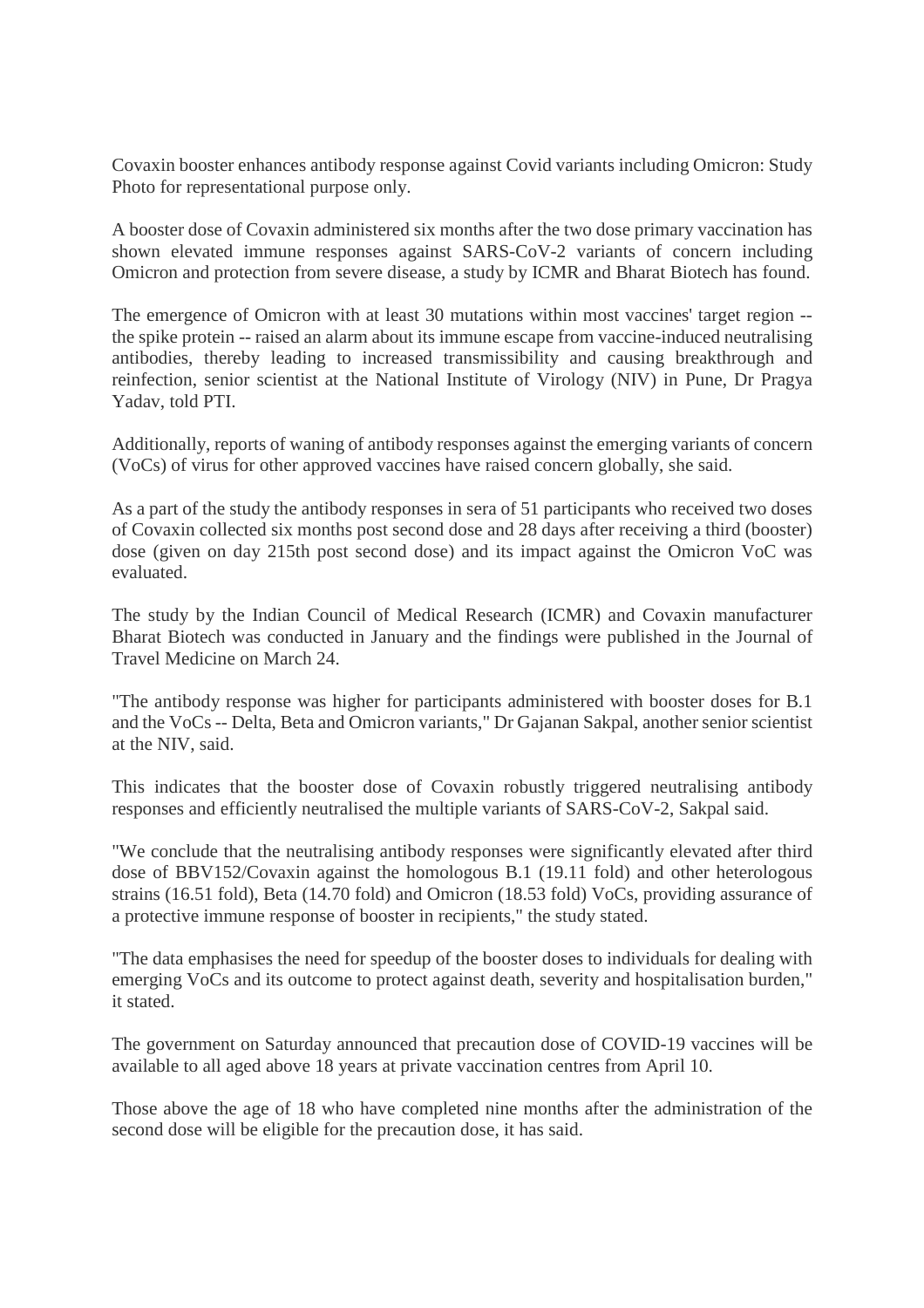### **viagra**

## **Use of viagra may lead to blindness: Study (The Tribune:20220411)**

https://www.tribuneindia.com/news/health/use-of-viagra-may-lead-to-blindness-study-384916

Regular users who find any changes in their vision should take it seriously and seek medical attention

Regular use of viagra, used to treat erectile dysfunction, can harm your vision leaving you blind, a study has claimed.

Researchers from the University of British Columbia in Canada have found that people regularly taking the common erectile dysfunction pill may be at increased risk of sudden losses of vision, flashes of light, and dark spots, Daily Mail reported.

The reason may be an increase in blood flow to the genitals which could be hindering its supply to the eyes, the researchers said.

The team also named other impotence medicines - Cialis, Levitra and Spedra - as being potential triggers of eye problems.

Regular users of the impotence pills are 85 per cent more likely to develop serious visionrobbing conditions, revealed the study published in JAMA Ophthalmology.

"These are rare conditions, and the risk of developing one remains very low for any individual user. However, the sheer number of prescriptions dispensed each month in the US - about 20 million - means that a significant number of people could be impacted," lead researcher Dr Mahyar Etminan, an ophthalmologist at the varsity, was quoted as saying.

"Regular users who find any changes in their vision should take it seriously and seek medical attention," he suggested.

In the study, the team analysed insurance claim records of 213,033 men using ED pills: 123,347 men took sildenafil - the medication branded as Viagra by Pfizer, 78,609 were on tadalafil (Cialis); 6,604 took vardenafil (Levitra), and 4,473 were on avanfil (Spedra), the report said.

The team followed the claim records from 2006 to 2020 to see which ones went on to develop eye conditions. None of the men had suffered eye problems in the year before they became regular users of the medication.

They found that regular intake of one of the medications was 158 per cent more likely to lead to serious retinal detachment. It occurs when a collection of fluid builds up behind the back of the eye and causes the sudden appearance of spots in the field of vision and flashes of light.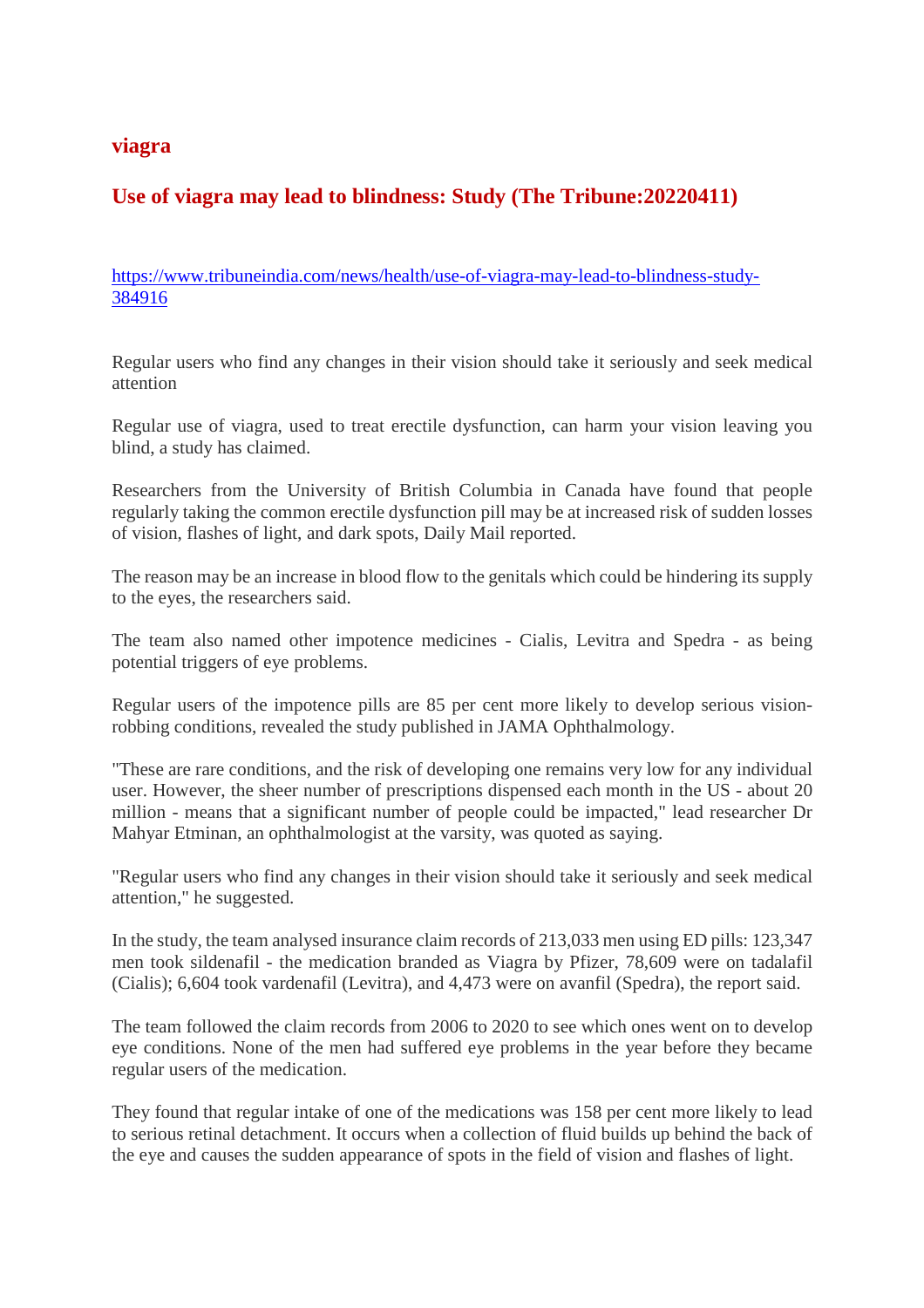The men were 102 per cent more likely to suffer ischemic optic neuropathy - a compromised blood supply to the optic nerve. The condition causes a loss of central vision. And they were 44 per cent more likely to develop retinal vascular occlusion - a type of blood clot in the retina. People with it suffer a sudden loss of vision and dark spots or 'floaters' in their vision, the report said.

## **XE Omicron variant and its severity**

**Know the new XE Omicron variant and its severity XE recombinant (BA.1-BA.2), was first detected in the United Kingdom on January 19 and more than 600 sequences have been reported and confirmed since(The Tribune:20220411)**

**Know the new XE Omicron variant and its severity**

https://www.tribuneindia.com/news/health/know-the-new-xe-omicron-variant-and-itsseverity-384915

With new coronavirus variants emerging every four months on average, UN Secretary-General Antonio Guterres has cautioned that the Covid-19 pandemic is far from over as large outbreaks are spreading in Asia.

Guterres also called for governments and pharma companies to work together to deliver vaccines to every person, everywhere.

In a video message "One World Protected - Break Covid Now" to the GAVI COVAX Advance Market Commitment Summit 2022, Guterres said Friday that the gathering is a critical reminder that the "Covid-19 pandemic is far from over."

"We're seeing 1.5 million new cases each day. Large outbreaks are spreading in Asia. A new wave is sweeping across Europe," he said, adding that some countries are reporting their highest death rates since the start of the pandemic.

He said the Omicron variant of the coronavirus is a "startling reminder" of how quickly Covid-19 can mutate and spread — especially in the absence of high vaccination coverage.

While some high-income countries are preparing for their second booster doses, one-third of humanity remains unvaccinated, he rued.

"This is a brutal indictment of our deeply unequal world. It's also a prime breeding ground for new variants… more deaths… and increased human and economic misery," he said.

Guterres said the next variant is not a question of "if" but of "when." "We are far from our target of every country reaching 70 per cent vaccination coverage by the middle of this year.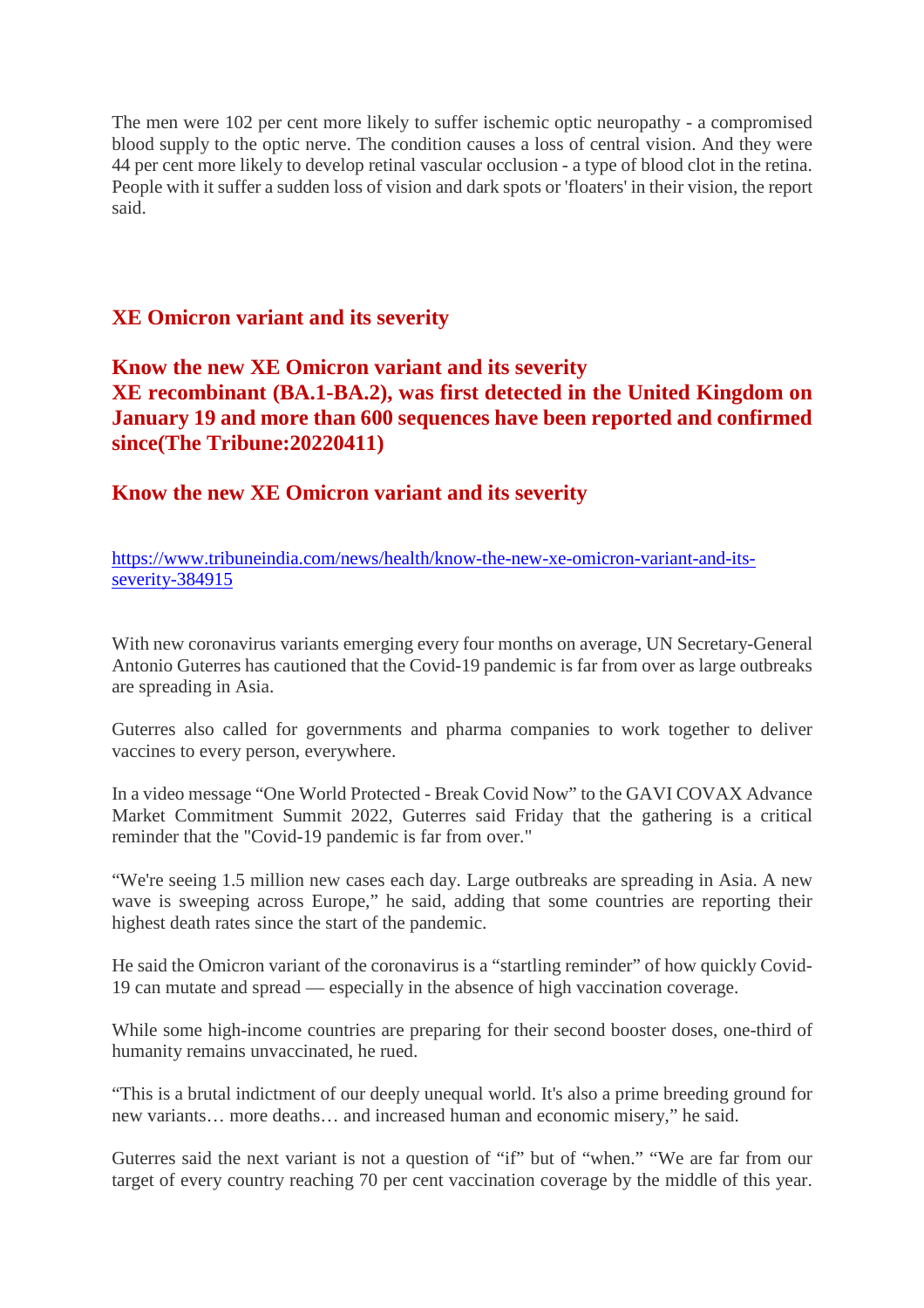And with new variants emerging every four months on average, time is of the essence," he said.

He added that governments and pharmaceutical companies need to work together to deliver vaccines to every person, everywhere — not just in wealthy countries.

A new strain of the Covid-19 Omicron variant, first detected in the United Kingdom, appears to be more transmissible than previous strains of the virus, the World Health Organization (WHO) had said.

WHO said last week that the XE recombinant (BA.1-BA.2), was first detected in the United Kingdom on January 19 and more than 600 sequences have been reported and confirmed since.

"Early-day estimates indicate a community growth rate advantage of 10 per cent as compared to BA.2. However, this finding requires further confirmation," WHO had said.

It added that XE belongs to the Omicron variant until significant differences in transmission and disease characteristics, including severity, may be reported.

"WHO continues to closely monitor and assess the public health risk associated with recombinant variants, alongside other SARS-CoV-2 variants, and will provide updates as further evidence becomes available."

The WHO Covid-19 Weekly Epidemiological Update issued this week said that after the increase observed during the first half of March 2022, the number of new Covid-19 cases has decreased for a second consecutive week, with a 16 per cent decline during the week of March 28 through April 3 as compared to the previous week.

The number of new weekly deaths also decreased sharply (-43 per cent) as compared to the previous week, when an artificial spike in deaths was observed.

Across the six WHO regions, over nine million new cases and over 26,000 new deaths were reported. All regions reported decreasing trends both in the number of new weekly cases and new weekly deaths.

As of April 3, over 489 million cases and over 6 million deaths have been reported globally.

At the country level, the highest number of new weekly cases were reported from South Korea (2,058,375 new cases; a decline of 16 per cent), Germany (1,371,270 new cases; a 13 per cent decrease), France (959,084 new cases; a 13 per cent increase), Vietnam (796,725 new cases; a 29 per cent decline), and Italy (486,695 new cases; a 3 per cent fall).

The highest number of new weekly deaths were reported in the United States of America (4,435 new deaths; a 10 per cent decline), Russia (2,357 new deaths; an 18 per cent decline), South Korea (2,336 new deaths; a 5 per cent decline), Germany (1,592 new deaths; a 5 per cent rise) and Brazil (1,436 new deaths; a 19 per cent fall).

Noting that the supply of Covid-19 vaccines is not the issue as manufacturers are producing 1.5 billion doses per month, Guterres said progress in achieving vaccine equity is possible but the window is closing fast.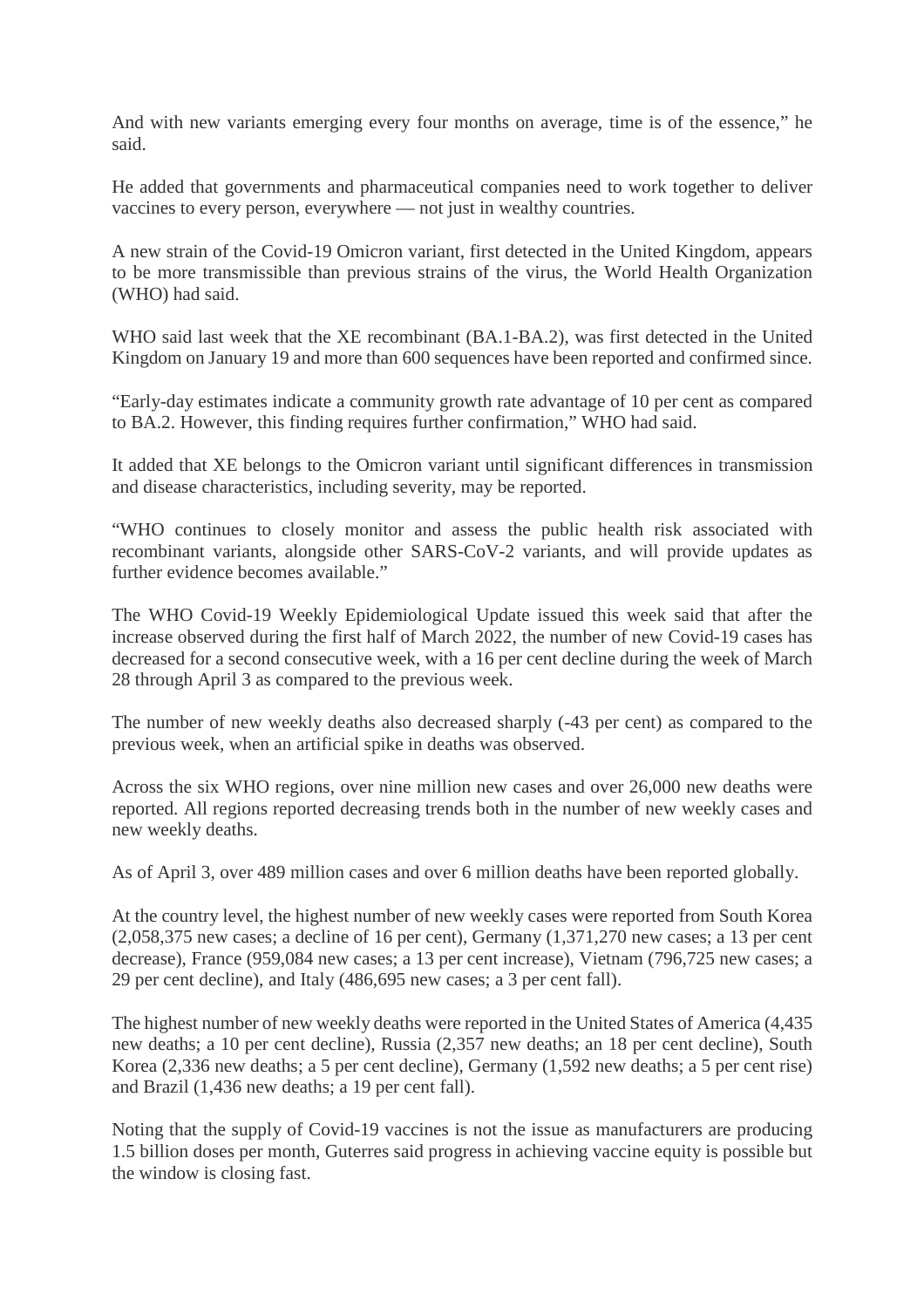"This means countries fulfilling and accelerating dose-sharing and donation commitments to COVAX with better quality of supply. And it means having strong national vaccine-delivery systems at the ready — including efforts to counter disinformation and get vaccines into arms." He called on countries to commit new funding for the ACT-Accelerator and COVAX this year.

The COVAX Facility is the global pooled procurement mechanism for Covid-19 vaccines through which COVAX seeks to ensure fair and equitable access to vaccines for all 190 participating economies, using an allocation framework formulated by WHO.

## **Booster dose cuts Omicron infection three days earlier than Delta**

## **Booster dose cuts Omicron infection three days earlier than Delta: Lancet (The Tribune:20220411)**

Booster dose cuts Omicron infection three days earlier than Delta: Lancet

https://www.tribuneindia.com/news/health/booster-dose-cuts-omicron-infection-three-daysearlier-than-delta-lancet-384665

People who have taken a booster dose are likely to recover from Omicron three days earlier than in the case of a Delta infection, claims a study published in The Lancet journal.

The study led by a team at King's College London showed that the duration of symptoms were significantly shorter for people infected with Omicron compared to the Delta variant, (6.87 days versus 8.89 days) and participants were less likely to be hospitalised.

Researchers noted that symptoms associated with an Omicron infection have less involvement of the lungs and do not last as long in vaccinated people, and more so in people with three doses.

Omicron showed a predominance of viral replication in the upper respiratory tract or in the nose unlike Delta, which majorly affected the lower respiratory tract or in the lungs leading to severe illness, hospitalisation as well as death.

"A third dose of vaccine was associated with a greater reduction in symptom duration in participants infected during Omicron prevalence compared with those infected during Delta prevalence," said Dr Cristina Menni, from Department of Twin Research and Genetic Epidemiology at King's, wrote in the paper.

To understand, the team studied the symptoms of 62,002 vaccinated participants in the UK using the ZOE COVID Study App, who tested positive between June 1, 2021 and November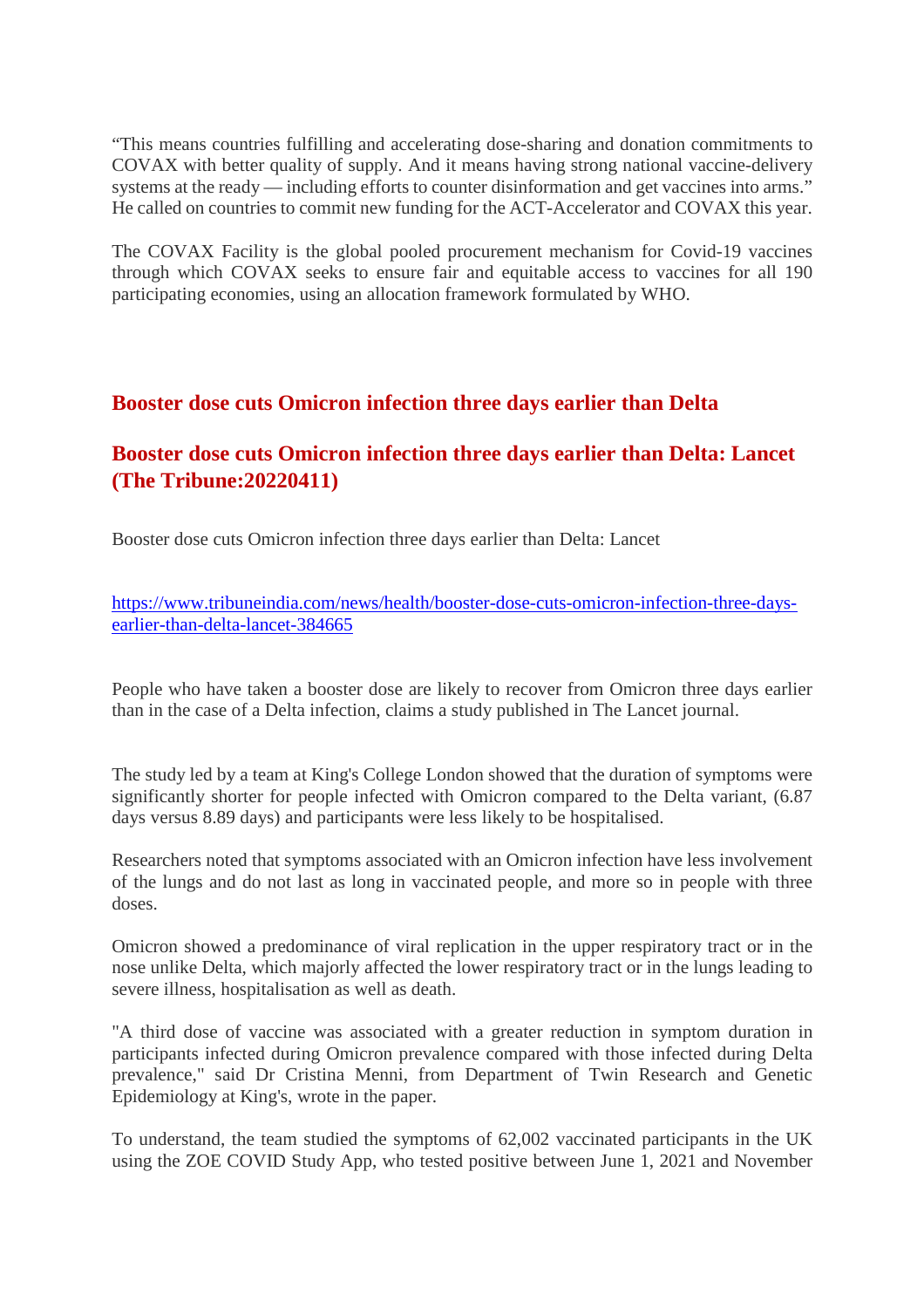27, 2021, when Delta was dominant, and from December 22, 2021 to January 17, 2022 when Omicron was dominant.

There was also a lower rate of hospital admission during Omicron than during Delta (1.9 per cent vs 2.6 per cent). It was apparently due to the less involvement of the lower respiratory tract, the researchers said.

This is in line with different studies that showed the Omicron variant of Covid to be mild compared to all previous strains, requiring less need for hospitalisation.

The most striking difference between variants was the difference in loss of sense of smell, a common symptom of earlier variants- appearing in 52.7 per cent of Delta cases, only appearing in under 20 per cent of Omicron cases and often days later.

The two symptoms that were consistently more prevalent among Omicron than Delta cases (regardless of vaccination status) were a sore throat and a hoarse voice.

Moreover, many debilitating symptoms, such as brain fog, eye burning, dizziness, fever, and headaches, though still occurring, were all significantly less prevalent in Omicron cases.

"We observe a different clinical presentation of symptoms in those infected with Omicron compared to Delta. As we are moving even further away from the average patient having UK government acore' symptoms that is, fever, persistent cough, loss of smell, our results point to a different selection of symptoms that may indicate infection. To protect others, it is still important to self-isolate for five days as soon as you see any symptoms," Menni said.

## **Health Care Services**

## **365 procedures added to Ayushman health package (The Tribune:20220411)**

https://www.tribuneindia.com/news/nation/365-procedures-added-to-ayushman-healthpackage-384787

365 procedures added to Ayushman health package Photo for representational purpose only.

The National Health Authority has launched a new version of the Health Benefit Package, 2022, under the Ayushman Bharat Pradhan Mantri Jan Arogya Yojana, adding 365 new procedures taking the total to 1,949, the Union Health Ministry said on Friday.

#### VDO.AI

With Health Benefit Package, 2022, differential pricing is being introduced under the scheme based on the type of city and level of care, it said.

The package was launched on Thursday at a two-day meeting held at Tamil Nadu's Mahabalipuram to review Ayushman Bharat Pradhan Mantri Jan Arogya Yojana and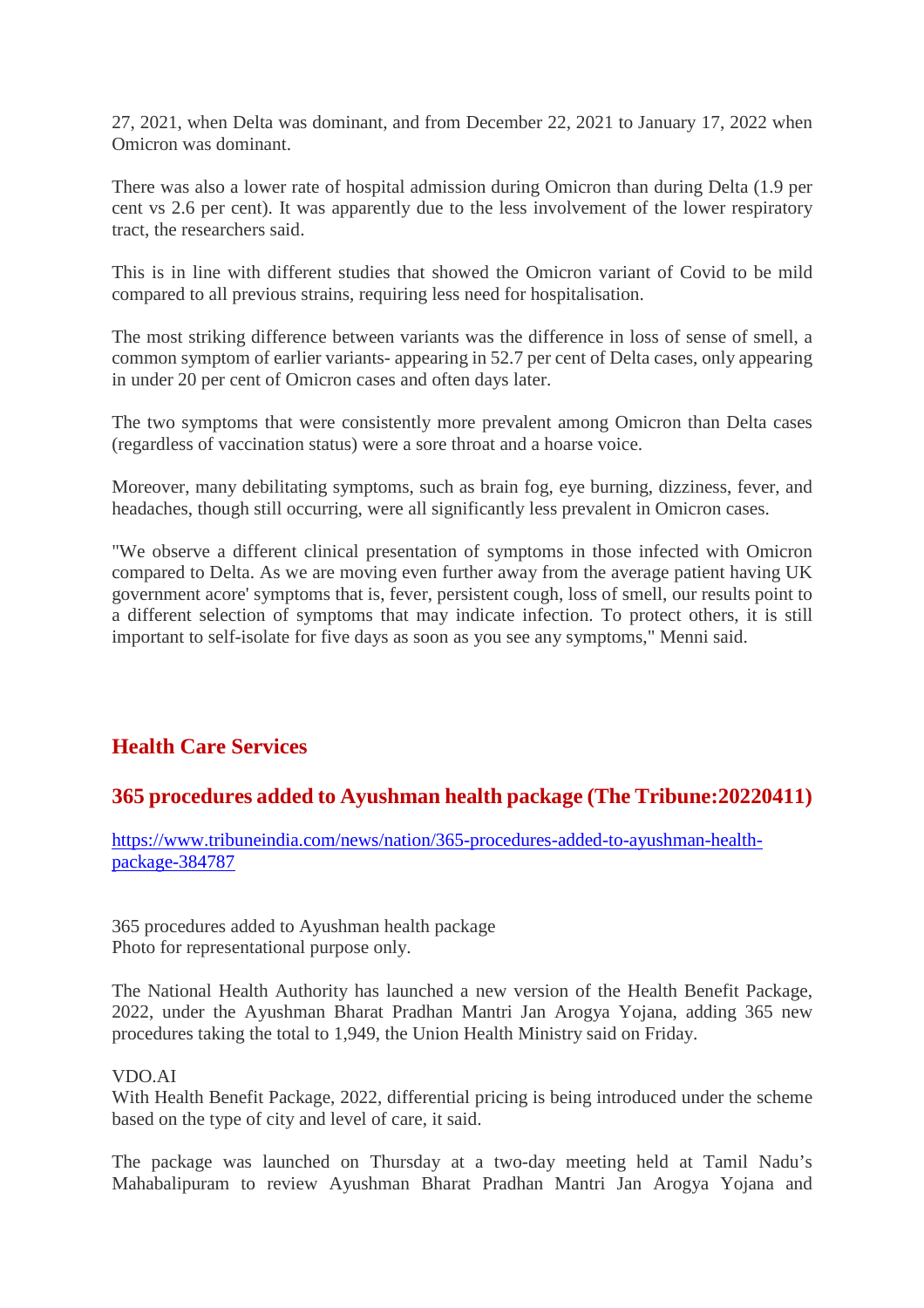Ayushman Bharat Digital Mission in the southern states and UTs. The National Health Authority also announced the rollout of the new initiative of patient classification systems through ICD-11 (International classification of disease) and International Classification of Health Intervention for Ayushman Bharat Pradhan Mantri Jan Arogya Yojana, it said. —

### **Booster shot for adults**

## **Review rule, make it free for all (The Tribune:20220411)**

https://www.tribuneindia.com/news/editorials/booster-shot-for-adults-385249

Booster shot for adults Picture for representational purpose only.

INDIA has extended the much-anticipated booster shots to all adults who took the second shot at least nine months ago. They were introduced free of cost in mid-January for the frontline workers and senior citizens with comorbidities and extended to all in the 60-plus category last month. It is the way forward as the coronavirus is still going strong with its newer and contagious variants striking every few months. Right now, parts of Asia, Europe and North America are grappling with huge surges in Covid cases. With most curbs, including restrictions on international travel, having been lifted, this precautionary jab is vital for building immunity.

However, by making this shot a paid one, the government seems to have washed its hands of its duty to ensure that all adults are not only administered the booster dose but also encouraged to get themselves jabbed again. The guideline that the adults newly eligible for the booster shot — there are crores of them — would have to get it from private centres and also pay for it is discriminatory. At the same time, it portends probabilities that are awash with discouraging and chaotic scenarios. Given the present hesitancy towards the vaccine, as is apparent from the tepid response to the booster shot in the past three months, not many are likely to be willing to shell out at least Rs 225 to get the vaccine. With an overwhelming majority of the beneficiaries having preferred free-of-cost shots at government hospitals to the paid ones at private ones last year, the authorities should have known better. Also, private hospitals do not have the wherewithal, including staff and infrastructure, needed to cater to crores of adults. Past experience points to the majority not being comfortable with booking appointments through the CoWin or Aarogya Setu apps and opting for walk-ins.

For the booster shots to be a success, the Centre must make them available free of cost for all in government as well as private hospitals.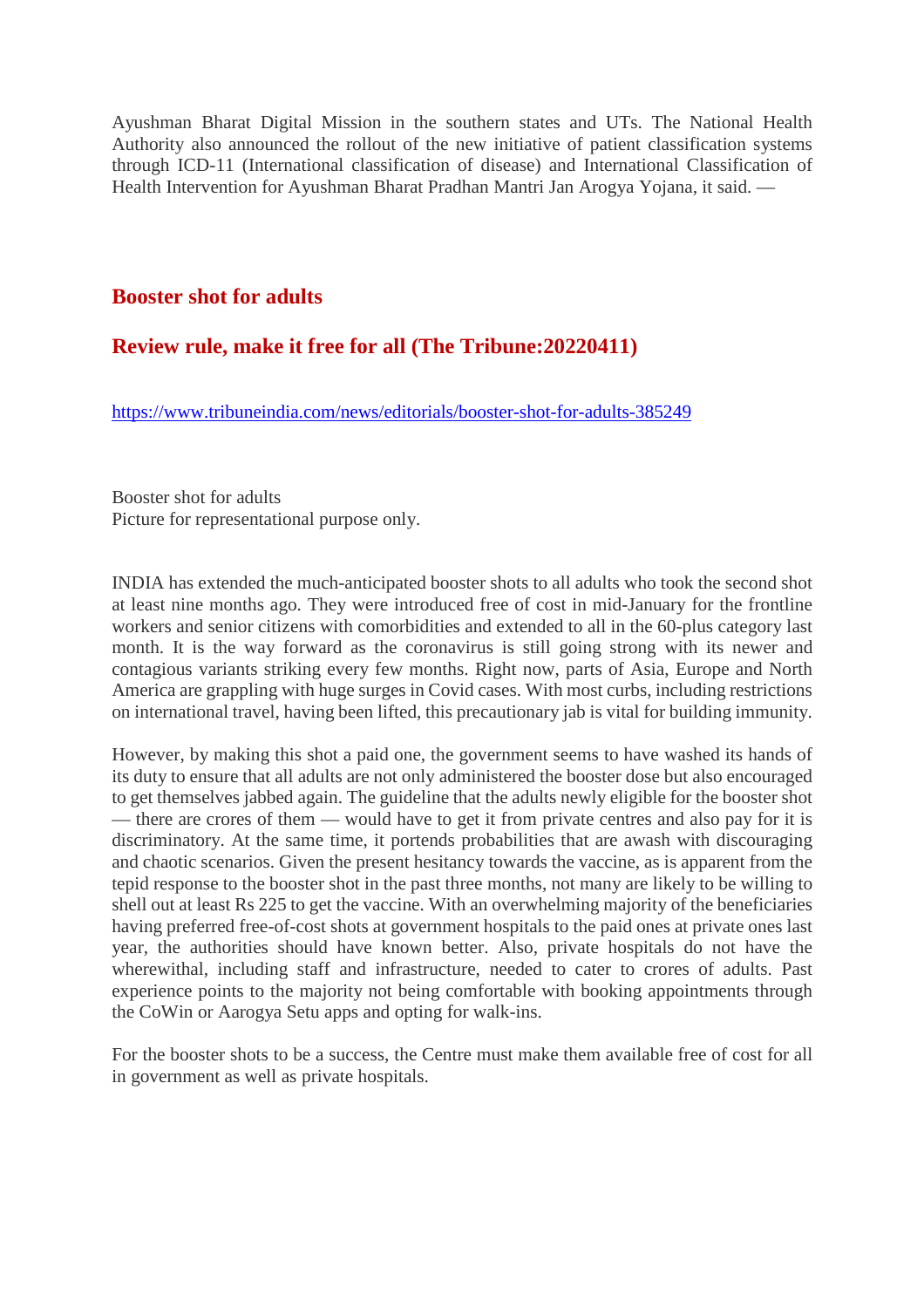## **Micro-swimmers'**

## **Micro-swimmers' may soon help with drug delivery (The Hindu :20220411)**

https://www.thehindu.com/sci-tech/micro-swimmers-may-soon-help-with-drugdelivery/article65303264.ece

The technique makes use of light as a fuel to induce the tiny robots to move in simulations In the 1966 Hollywood film, Fantastic Voyage, a group of scientists enter the bloodstream of a colleague to remove a blood clot from his brain, by shrinking themselves and their submarine, Proteus, to the size of a cell. This element of science fiction is on its way to becoming a reality, as recent research aims at moving microbots into the bloodstream to deliver drugs. Speaking of this work, Varun Sridhar from Max Planck Institute for Intelligent Systems (MPI-IS), Stuttgart, Germany, says, "Our work has shown that it is possible to use light as a fuel to move microbots in real-body conditions with intelligent drug-delivery that is selectively sensitive to cancer cells." The research is led by MPI-IS and Max Planck Institute for Solid State Research (MPI-FKF), Stuttgart, Germany.

Imagine trying to swim in a pool of honey. Any effort to push backwards and thus generate forward motion would be hindered by the high viscosity of the honey. At the microscopic level, the viscosity of even water is overwhelming. "A Hollywood film can take liberties; miniaturising a submarine is all that is [needed]. However, in real life, locomotion of microscopic swimmers is not that simple," says Metin Sitti, a director at MPI-IS, who is part of the collaboration.

## **COVID-19 vaccine, and not 'booster dose'**

## **Explained | Why India administers 'precaution dose' of COVID-19 vaccine, and not 'booster dose' (The Hindu :20220411)**

https://www.thehindu.com/sci-tech/health/explained-why-india-administers-precaution-doseof-covid-19-vaccine-not-booster-doses/article65306005.ece

A medical staff member seen showing Corbevax vaccine during covid 19 vaccination drive in progress at a centre in Daryaganj , in New Delhi.

A medical staff member seen showing Corbevax vaccine during covid 19 vaccination drive in progress at a centre in Daryaganj , in New Delhi. | Photo Credit: SUSHIL KUMAR VERMA

As India gears up to administer 'precaution doses' of COVID-19 vaccine to eligible population above 18 years from Sunday, the debate over 'booster' vs 'precaution' doses has arisen.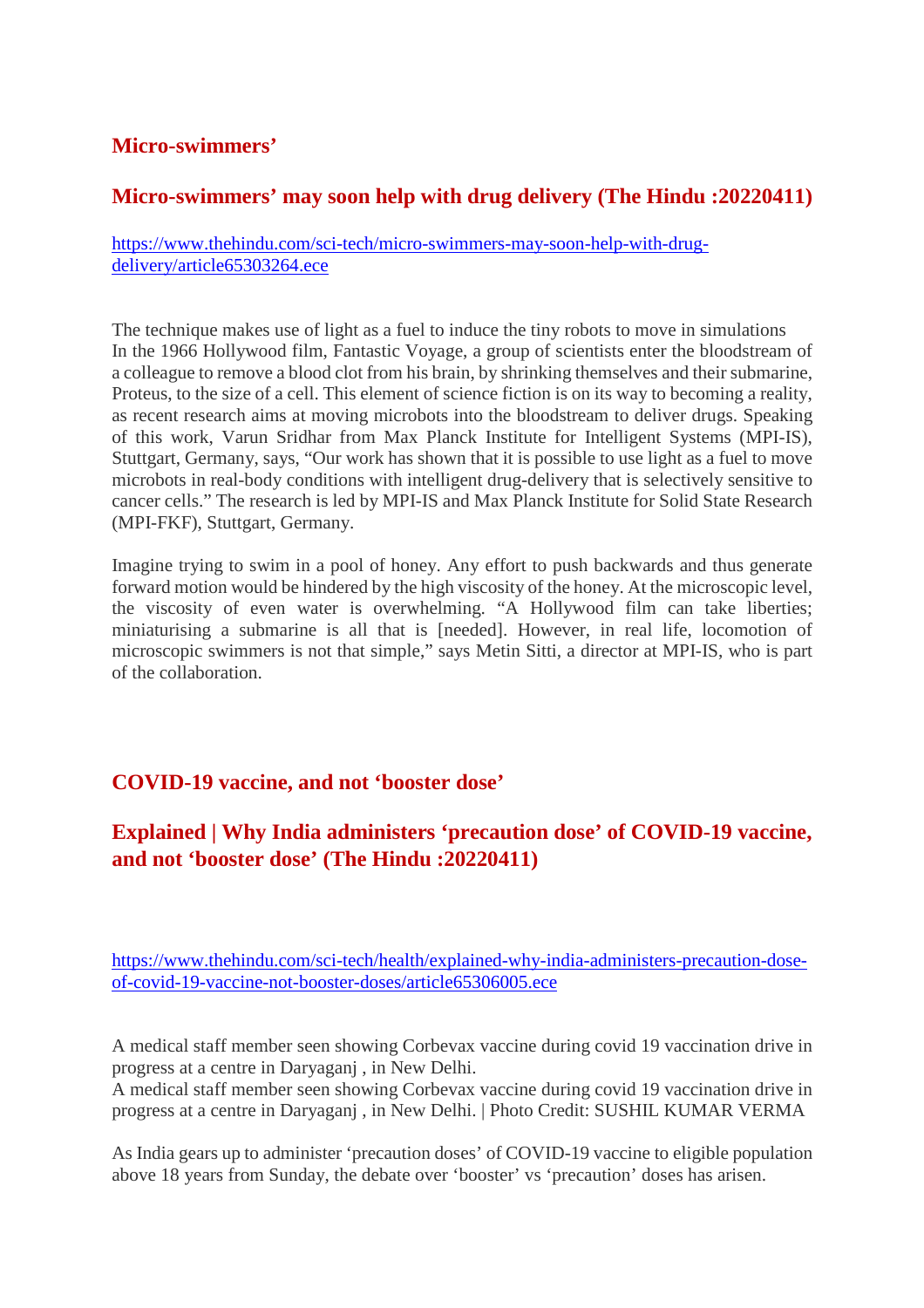On December 25, Prime Minister Narendra Modi announced that healthcare, frontline workers and those who are above 60 years and have comorbidities will be eligible for a 'precaution dose' from January 21. The use of 'precaution' doses had arisen as the question is to why Centre had not termed it 'booster' doses as is the global norm.

What are India's 'precautionary doses'?

As per Ministry of Health and Family Welfare (MoHFW)'s guidelines, beneficiaries above 18 years who have received two doses, are eligible to receive another dose of COVID-19 vaccine. The prioritisation and sequencing of this precaution dose would be based on the completion of 9 months, or 39 weeks, from the date of administration of the second dose.

Co-WIN system will send SMS to such beneficiaries for availing the precaution dose when the dose becomes due.

The details of administration of the precaution dose will be suitably reflected in the vaccination certificates.

Private vaccination centres can charge up to a maximum of Rs 150 as service charge for vaccination, over and above the cost of the vaccine.

Precaution dose will be of same vaccine which has been used for administration of first and second dose.

ICMR on 'booster doses'

Technically, the 'precaution dose' is effectively a 'booster dose', differing only in nomenclature. As late as December 12, 2021, the Indian Council of Medical Research (ICMR) maintained that the "need for a booster or additional COVID-19 vaccine dose" was being examined.

"There is currently no strong evidence that those who have been vaccinated will not get the virus. Also many have been vaccinated and have got the infection later. The protection that this combination [getting infected and getting vaccinated] offers is also a matter of study."

Dr. Samiran Panda

Head, Epidemiology and Communicable Diseases, ICMR

Dr. Samiran Panda of ICMR added that there was no immediate recommendation to introduce booster or additional dose. He said from a public health point of view also more coverage is what India is looking at.

Twenty-three days later, PM Narendra Modi announced the launch of 'precautionary' doses for frontline workers and eligible population over 60 years.

How is it different from a 'booster' dose?

The main difference between 'precautionary' and 'booster' doses is that mixing of vaccines is not allowed in India's 'precaution' doses.

After Mr. Modi's announcement of 'precaution' doses, Dr V.K. Paul, Member-Health, NITI Aayog said that the 'precaution dose' of COVID-19 vaccine will be of the same vaccine which was administered previously. That is, beneficiaries who have gotten two Covishield doses, will be given a 'precaution dose' of Covishield only.

However, an ICMR study titled 'Serendipitous COVID-19 Vaccine-Mix in Uttar Pradesh' found that mixing of Covishield and Covaxin was safe and showed better results. The study was based on a group of Covishield recipients in Uttar Pradesh who had inadvertently received Covaxin as their second dose.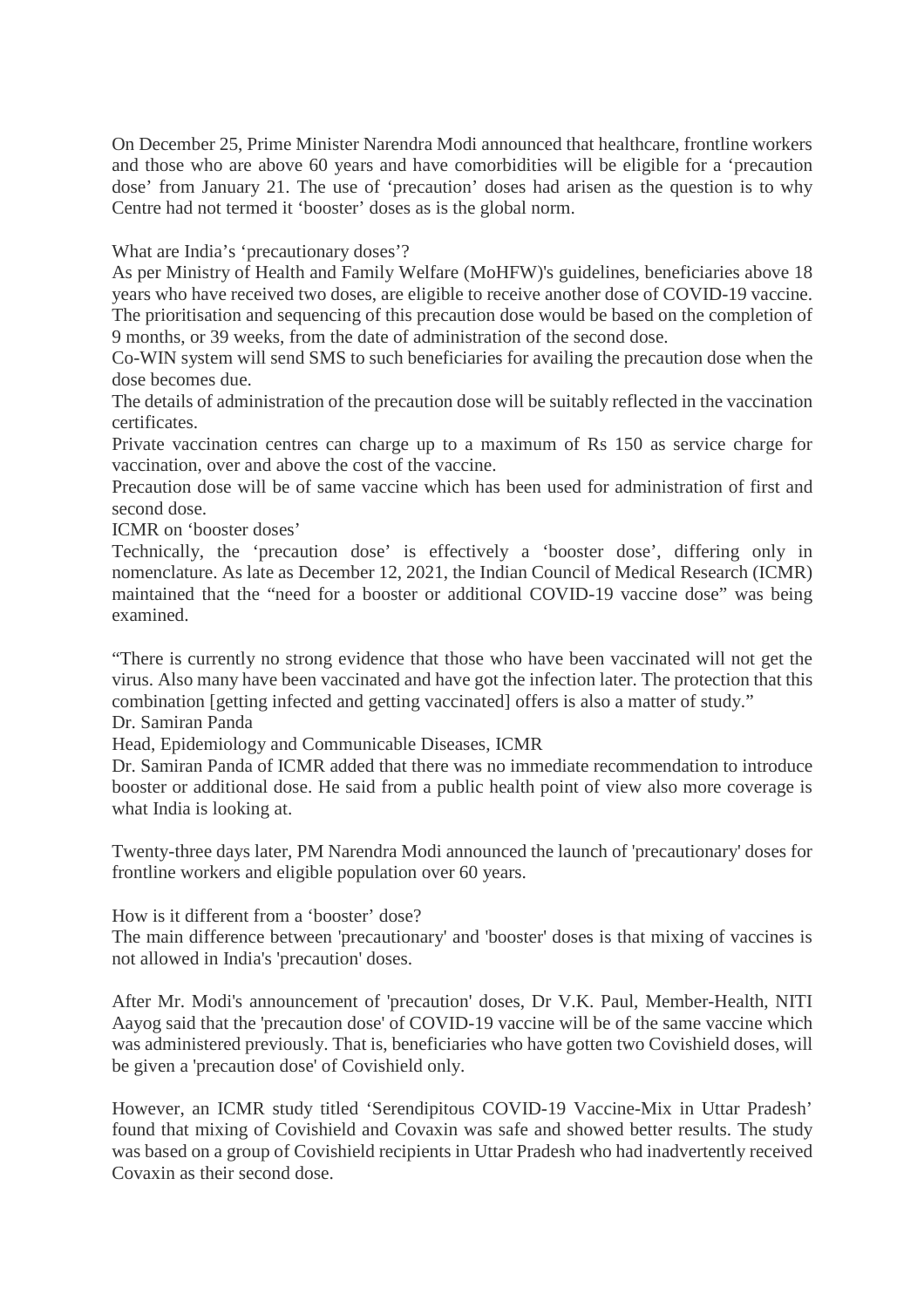"It is observed that the neutralizing NAbs were 1.25, 3.95 and 1.30 fold reduced in the heterologous (mix dose) group for Alpha, Beta and Delta. Similarly the NAb were reduced homologous Covishield [1.33, 3.9, and 2.74], homologous Covaxin [1.4, 2.45, and 2.08] for Alpha, Beta and Delta"

#### ICMR

On a comparative study of this group to two groups of 40 people who had received two doses of Covishield and Covaxin respectively, ICMR found that those who received a mix of vaccines (an adenovirus vector platform-based vaccine followed by an inactivated whole virus vaccine) elicited better immunogenicity than two doses of using the same vaccines.

'Booster' doses across the world

In US, which is currently administering booster doses, the government allows its eligible population above 18 years to get either Pfizer-BioNTech or Moderna vaccine as booster doses, five months after getting the primary doses.

For those who got two doses of Johnson & Johnson's Janssen vaccine, the Centre for Disease Control (CDC) recommends getting either Pfizer-BioNTech or Moderna as a booster. Similarly in UK, either Pfizer-BioNTech or Moderna are offered as booster inspite of Oxford-AstraZeneca vaccine (i.e Covishield) being the main vaccine to be administered.

WHO on 'booster doses'

In September, The World Health Organisation (WHO) had called for a moratorium on booster vaccination for healthy adults until the end of 2021 to counter the persisting and profound inequity in global vaccine access.

"While many countries are far from reaching the 40% coverage target by the end of 2021, other countries have vaccinated well beyond this threshold, already reaching children and implementing extensive booster vaccination programmes"

Dr Tedros Adhanom Ghebreyesus

WHO director-general

The WHO prioritises Global COVID-19 Vaccination by mid-2022 and has stated "Vaccine effectiveness data for a booster dose are being published from an increasing number of countries, but remain limited in follow-up time. All studies demonstrate an improvement in protection against infection; milder disease; as well as severe disease and death".

## **XE variant**

## **Explained | Is it difficult to diagnose the XE variant? (The Hindu :20220411)**

https://www.thehindu.com/sci-tech/health/explained-is-it-difficult-to-diagnose-the-xevariant/article65305857.ece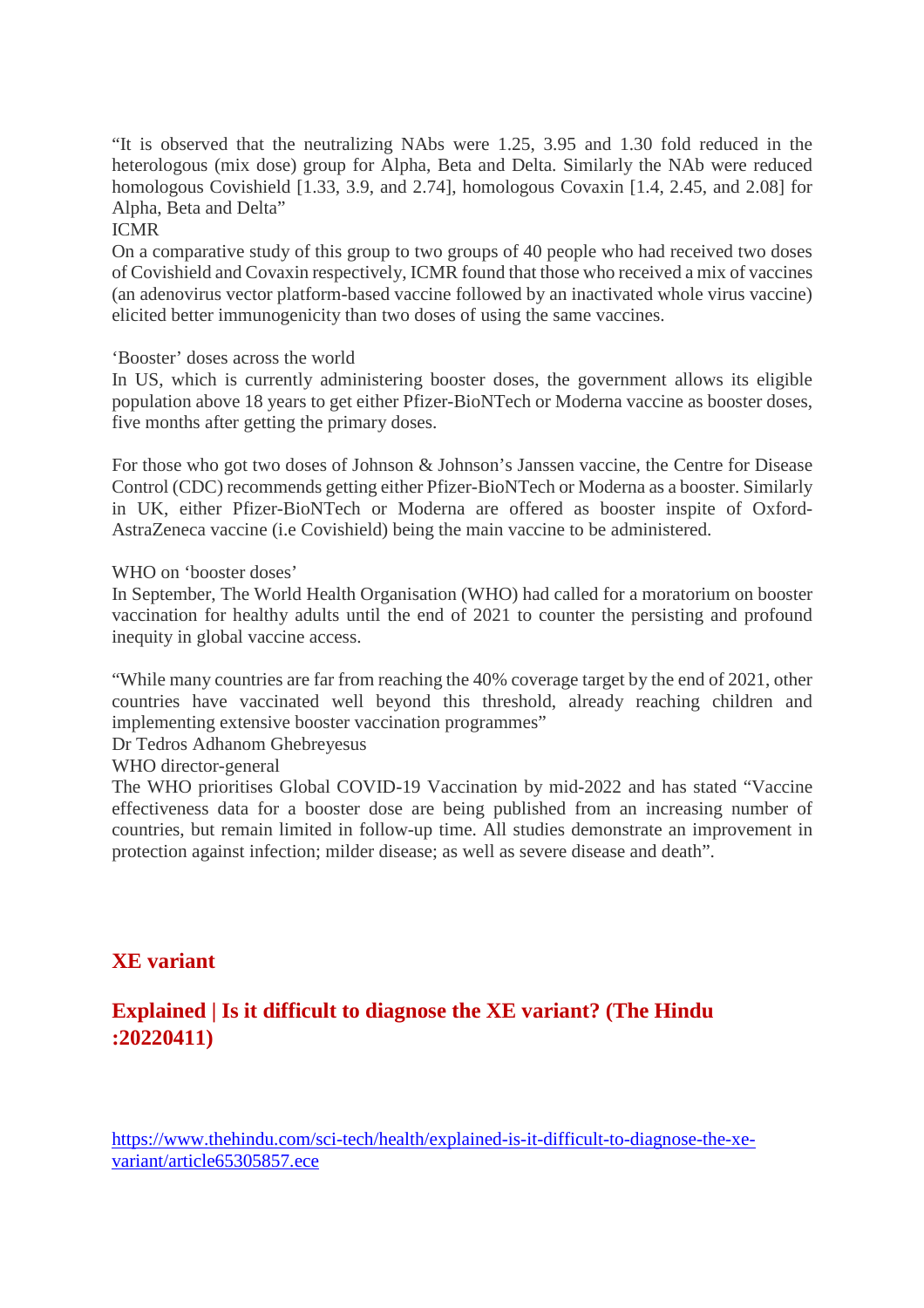Who has the competence in India to interpret genome data from the newer strains of the coronavirus?

The story so far: In a field plagued by rapid developments, Tuesday brought more drama. Brihanmumbai Corporation declared that it had detected the country's first XE recombinant variant of SARS-CoV-2, a claim that was, not long after, contested by the Union Health Ministry. In a statement, it said: "FastQ files in respect of the sample, which is being said to be 'XE' variant, were analysed in detail by genomic experts of INSACOG, who have inferred that the genomic constitution of this variant does not correlate with the genomic picture of 'XE' variant." At the end of the day it was agreed that Mumbai would send the sample to an INSACOG laboratory — the National Institute of Biomedical Genomics — for further analysis.

## **Homeopathy**

## **Homeopathy could become first choice for students seeking medical education: Sonowal(The Hindu :20220411)**

https://www.thehindu.com/sci-tech/health/homeopathy-could-become-first-choice-forstudents-seeking-medical-education-sonowal/article65306985.ece

Union Minister for AYUSH Sarbananda Sonowal during the inauguration of two-day scientific convention on the occasion of World Homeopathy Day, in New Delhi. Union Minister of State for AYUSH Munjapara Mahendrabhai and other dignitaries are also seen.

Union Minister for AYUSH Sarbananda Sonowal during the inauguration of two-day scientific convention on the occasion of World Homeopathy Day, in New Delhi. Union Minister of State for AYUSH Munjapara Mahendrabhai and other dignitaries are also seen. | Photo Credit: PTI

The minister said homeopathy medicines are easily administered and acceptable to a large number of people.

Public acceptance of homeopathy is high and it could become the first choice for students seeking medical education, AYUSH Minister Sarbananda Sonowal said on Saturday.

Mr. Sonowal inaugurated a two-day scientific convention on 'Homoeopathy: People's Choice for Wellness' here on the World Homoeopathy Day (WHD).

World Homoeopathy Day is observed to commemorate the birth anniversary of the founder of homoeopathy, Dr. Christian Fredrich Samuel Hahnemann.

The convention is being organised by three apex bodies under the Ministry of AYUSH -- Central Council for Research in Homoeopathy, National Commission for Homoeopathy, and National Institute of Homoeopathy.

Minister of State for AYUSH Mahendrabhai Munjpara was also present at the event.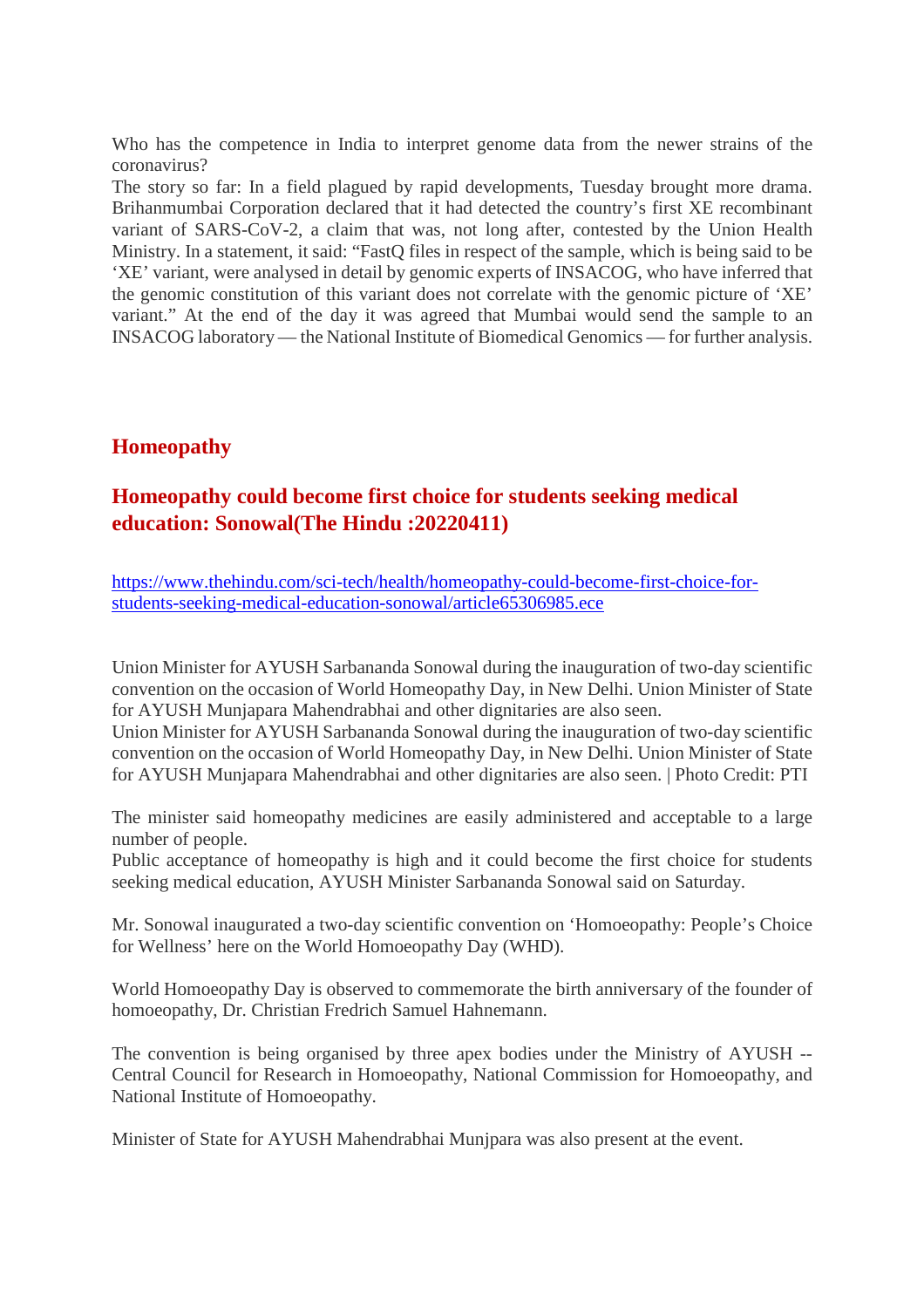Addressing the gathering, Mr. Sonowal emphasised that a transformative shift is underway in the education, practice and drug development sectors of AYUSH.

He said the National Commission for Indian Systems of Medicine and the National Commission for Homoeopathy have aligned AYUSH education according to the new education policy, and are attracting new talents to the extent that not only AYUSH is the first choice of treatment, but could also become the first choice for students seeking medical education.

The minister said homeopathy medicines are easily administered and acceptable to a large number of people.

He further said public acceptance of homeopathy is high, and people seek treatment from family physicians for generations, an official statement said.

Mr. Munjpara highlighted that homoeopathy is very effective in treating various diseases and improve individual health by safer means, at a lesser cost.

The delegates of the convention included homoeopathic researchers, scientists from interdisciplinary streams, practitioners, students, industrialists along with representatives of various homoeopathic associations.

## **AB-PMJAY adding 365 new procedures**

## **NHA launches new version of Health Benefit Package under AB-PMJAY adding 365 new procedures (The Hindu :20220411)**

https://www.thehindu.com/news/national/nha-launches-new-version-of-health-benefitpackage-under-ab-pmjay-adding-365-new-procedures/article65303372.ece

The two-day Southern Region Review meeting — 'Ayushman Sangam' — organised by the National Health Authority on April 7 and 8 was the third edition of the event. The National Health Authority has launched a new version of the Health Benefit Package, 2022, under the Ayushman Bharat Pradhan Mantri Jan Arogya Yojana, adding 365 new procedures which took the total to 1,949, the Union Health Ministry said on Friday.

With Health Benefit Package, 2022, differential pricing is being introduced under the scheme based on the type of city and level of care, it said.

The package was launched on Thursday at a two-day meeting held at Tamil Nadu's Mahabalipuram to review Ayushman Bharat Pradhan Mantri Jan Arogya Yojana and Ayushman Bharat Digital Mission in the southern states and Union Territories, according to a statement.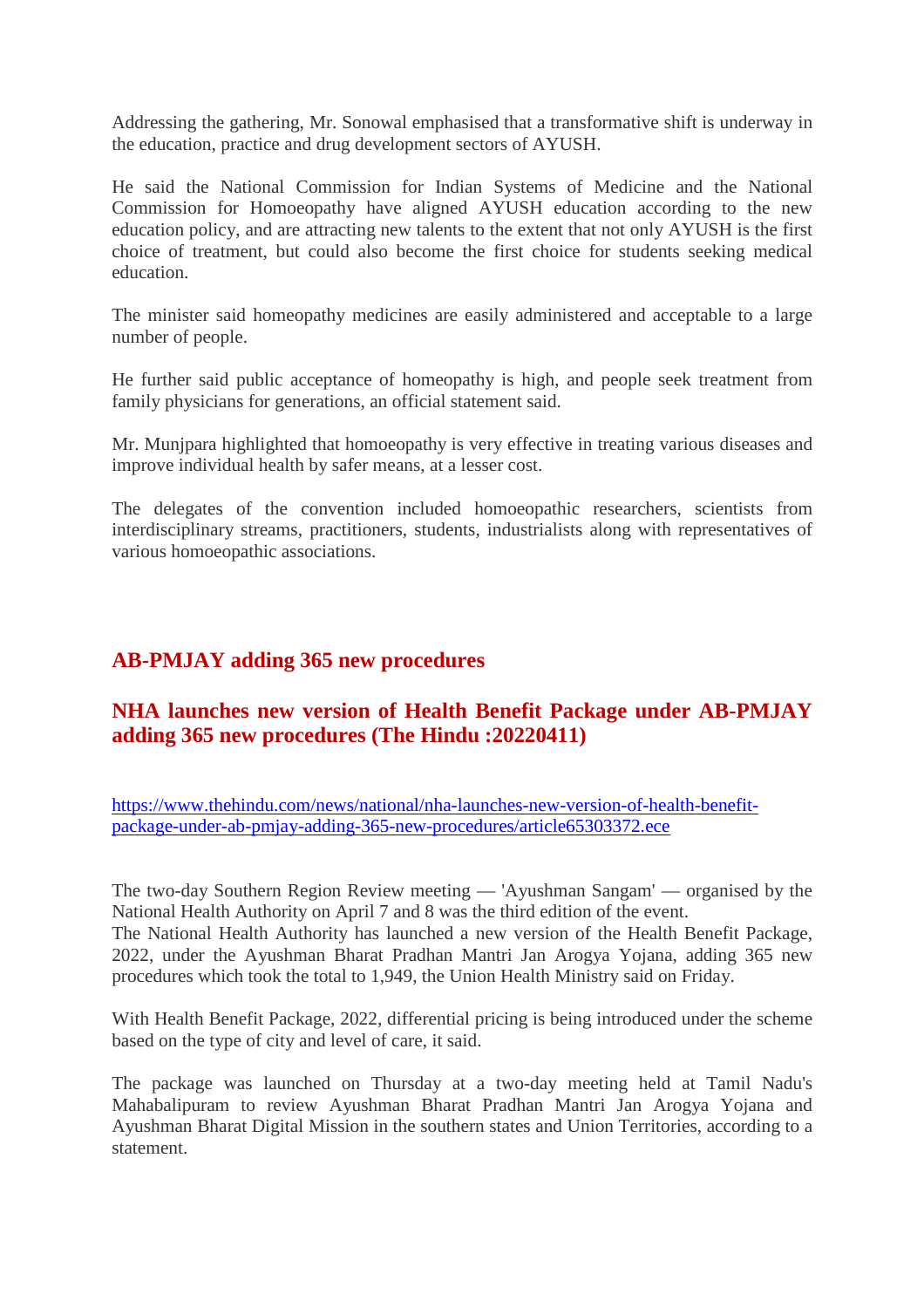The National Health Authority also announced the rollout of the new initiative of patient classification systems through ICD-11 (International classification of disease) and International Classification of Health Intervention for Ayushman Bharat Pradhan Mantri Jan Arogya Yojana (AB-PMJAY), it said.

Another highlight was the pilot launch of Diagnosis Related Grouping (DRG) in Chhattisgarh, Haryana, Kerala, Maharashtra and Meghalaya. AB-PMJAY will be the first insurance scheme in India to provide a payment mechanism through DRG, the statement noted.

The two-day Southern Region Review meeting — 'Ayushman Sangam' — organised by the National Health Authority on April 7 and 8 was the third edition of the event covering the Andaman and Nicobar Islands, Andhra Pradesh, Karnataka, Kerala, Lakshadweep, Puducherry, Tamil Nadu and Telangana.

The National Health Authority had earlier organised similar regional review meetings covering north and west zones.

## **Positive living**

## **Positive living: Here are five healthy habits to inculcate right now The 20s are the most crucial years, when many people prepare for a secure future; it is a 'self-improvement' phase (The Indian Express :20220411)**

https://indianexpress.com/article/lifestyle/life-positive/5-habits-to-inculcate-right-now-7860012/

lifestyle. positivity, healthy habits, heathy lifestyle, growth, meditation, self improvement, positive thoughts, optimistic, morning habits, good habits, life positive, indian express newsDo you lead a positive life? (Photo: Pexels)

The 20s are a self-improvement phase. A very small habit that you build in your early 20s determines the rest of your life. Habit can either make you or break you completely. So, it is important to understand the sensitivity of this time and take action upon it. This YouTube video talks about the five habits that every youngster should inculcate.

Jot down your thoughts

It is time for self-discovery, and in this process, lots of people start juggling with their thoughts which consume an immense amount of energy. Jotting down the self-doubt, and inner thoughts on a piece of paper can save a lot of energy and give clarity.

Be grateful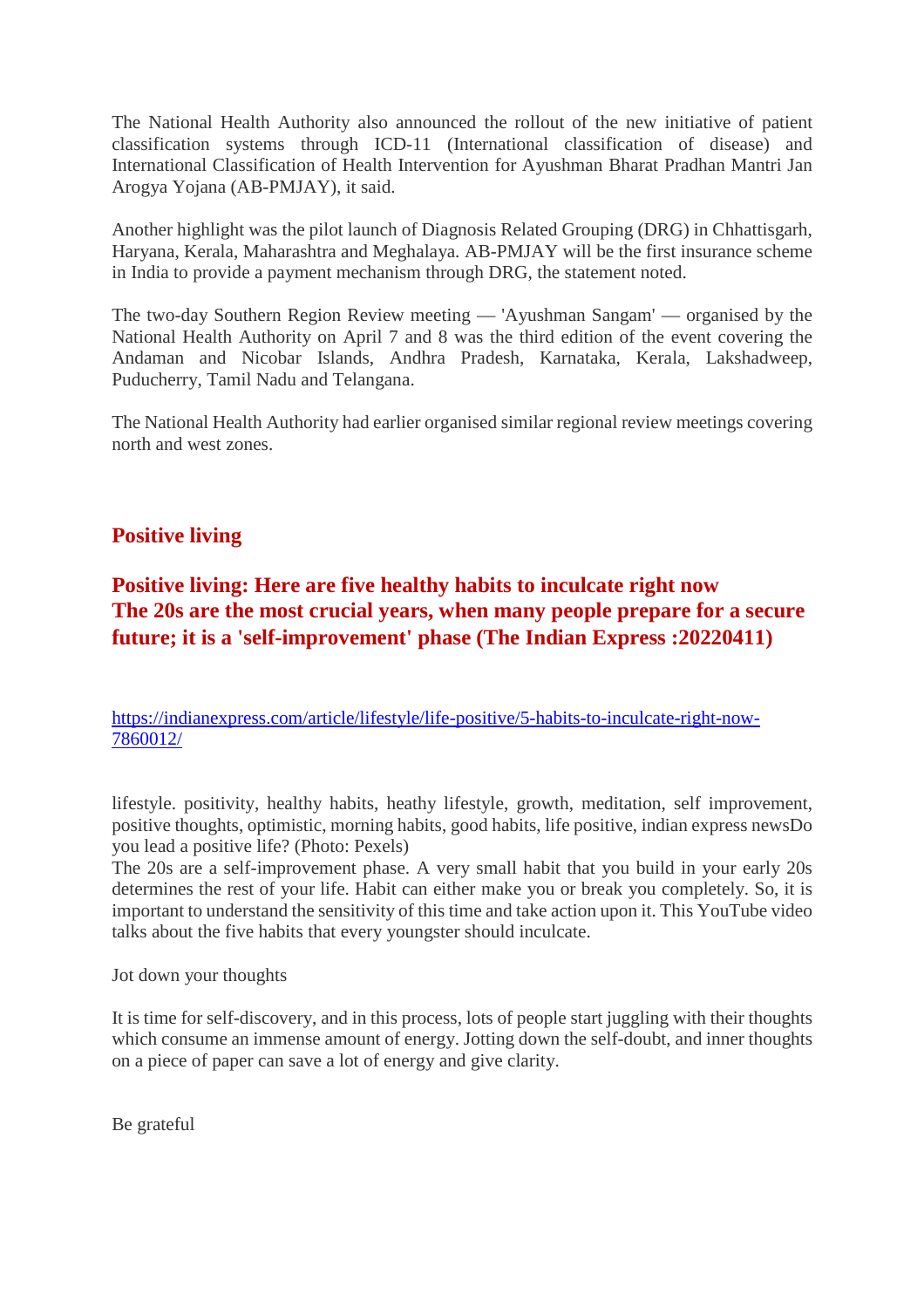Be grateful for what you have. Showing gratitude towards certain things helps you stay grounded. Practising this on a regular basis will lower your stress levels and improve your interpersonal and intrapersonal relationships.

Clean your own mess

Start by making your own bed in the morning. It gives you the feeling of self-accomplishment. Cleaning your room, and hanging the clothes correctly gives a certain amount of confidence, and satisfaction.

Healthy lifestyle |Healthy lifestyle habits that can help avoid obstructive sleep apnea Start meditating

Mediation is one of the best things you can do if moving forward peacefully is a goal in your life. Just simple breathing exercises bring a lot of positive change. It is said if a person wants to control their mind and emotions then first they should learn to control their breath.

Interact with new people

We all can learn so much about life, career, and people just by having a normal conversation with somebody who is not known to us. So keep interacting with people who are not of your age, are way more experienced. This will make you aware of the things you don't know.

## **Fertility**

## **New study says no increased fertility chances from weight loss; here's why experts disagree The Indian Express :20220411)**

Experts say obesity and pregnancy chances are inversely related, which means more the weight, lesser the chances of conception and having a healthy baby

https://indianexpress.com/article/lifestyle/health/new-study-no-increased-fertility-chancesweight-loss-obesity-experts-7831023/

fertilityPregnancy and weight: what's the relation? (Source: Getty Images/Thinkstock) Unlike what has been in practice and long considered, a new clinical study says weight loss may not translate into better odds of getting pregnant. Published in the PLOS Medicine, the randomised study of 379 women with obesity and unexplained infertility found that intensive lifestyle changes did not result in better chances of pregnancy.

"We have known for decades that obese women often have difficulty getting pregnant," noted researcher Daniel J Haisenleder, PhD, of the University of Virginia School of Medicine's Center for Research in Reproduction. "For this reason, many physicians advise weight loss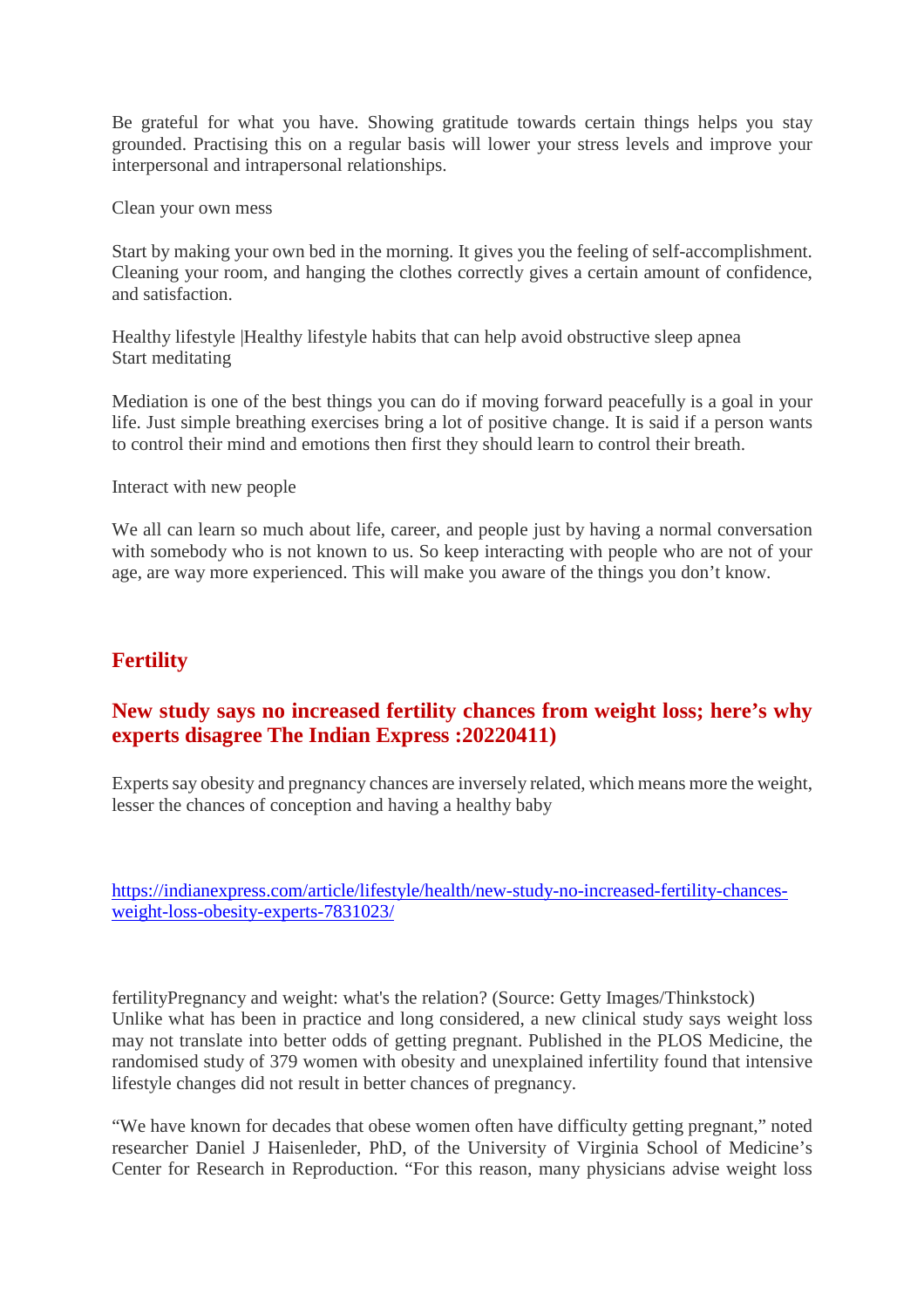prior to conception. However, there are few studies that have addressed the issue comparing a healthy lifestyle — i.e., exercise — vs. exercise plus weight loss."

Also Read |What you need to know about managing PCOS/PCOD

The study divided participants in two groups. While half the women were on a diet using meal replacements, increased physical activity, and medications, other half simply increased their physical activity without trying for weight loss. Both the groups after completing the respective programs received three rounds of standard infertility treatments.

Notably, women in the weight loss program ended up losing seven per cent of their body weight, while participants in the exercise-only group maintained their weights.

World Obesity Day, World Obesity Day 2022, obesity, being obese, health risks obesity, obesity surgery, weight loss surgery, bariatric surgery, indian express news New study says weight loss may not affect fertility chances (Photo: Getty/Thinkstock)

The FIT-PLESE study then noted that eventually there was no significant difference between the two groups in terms of healthy birth frequency. In total, 23 of the 188 women who completed the 16-week intensive weight loss program ended up giving birth; among the 191 who completed the exercise-only program, 29 gave birth.

However, the intensive dieting program did offer various benefits like reduced metabolic syndrome that increases the chances of diabetes, stroke, and heart disease.

"Weight loss improved metabolic health in these subjects. Unfortunately, the changes seen did not improve fertility," Haisenleder said in the study. "Infertility within this population remains an important health issue, and will require further studies to address the problem in the future."

However, experts say that obesity and pregnancy chances are inversely related which means that more the weight, lesser the chances of conception and having a healthy baby.

Also Read |PCOS Awareness Month: From weight loss to infertility, commonly-asked questions answered

If a person is overweight with a BMI (body mass index) of more than 25, weight loss will improve their chances of conception, even if they have (or do not have) Polycystic Ovary Syndrome (PCOS), said Dr Manjiri Mehta, consultant gynecologist, Hiranandani Hospital, Vashi – A Fortis network Hospital.

Dr Mehta is of the opinion that obesity affects fertility in both men and women. "Excessive weight affects fertility by changing the way the body stores female sex hormones. Fat cells convert a male hormone (androstenedione) to female hormone (estrone). This further has effect on brain centre that regulates ovarian and testicular hormones. While being healthy is super important, excessive weight loss with high-impact exercise and crash dieting may be counterproductive. Start by eating healthy and maintaining a healthy body weight so that you do not put undue stress on your body. Making these lifestyle changes will make a difference to your overall health, even if they don't lead to weight loss," she told indianexpress.com.

Dr Kinjal Shah, obstetrician and gynecologist, Bhatia Hospital Mumbai also stated, "definitely chances of fertility increases with weight loss.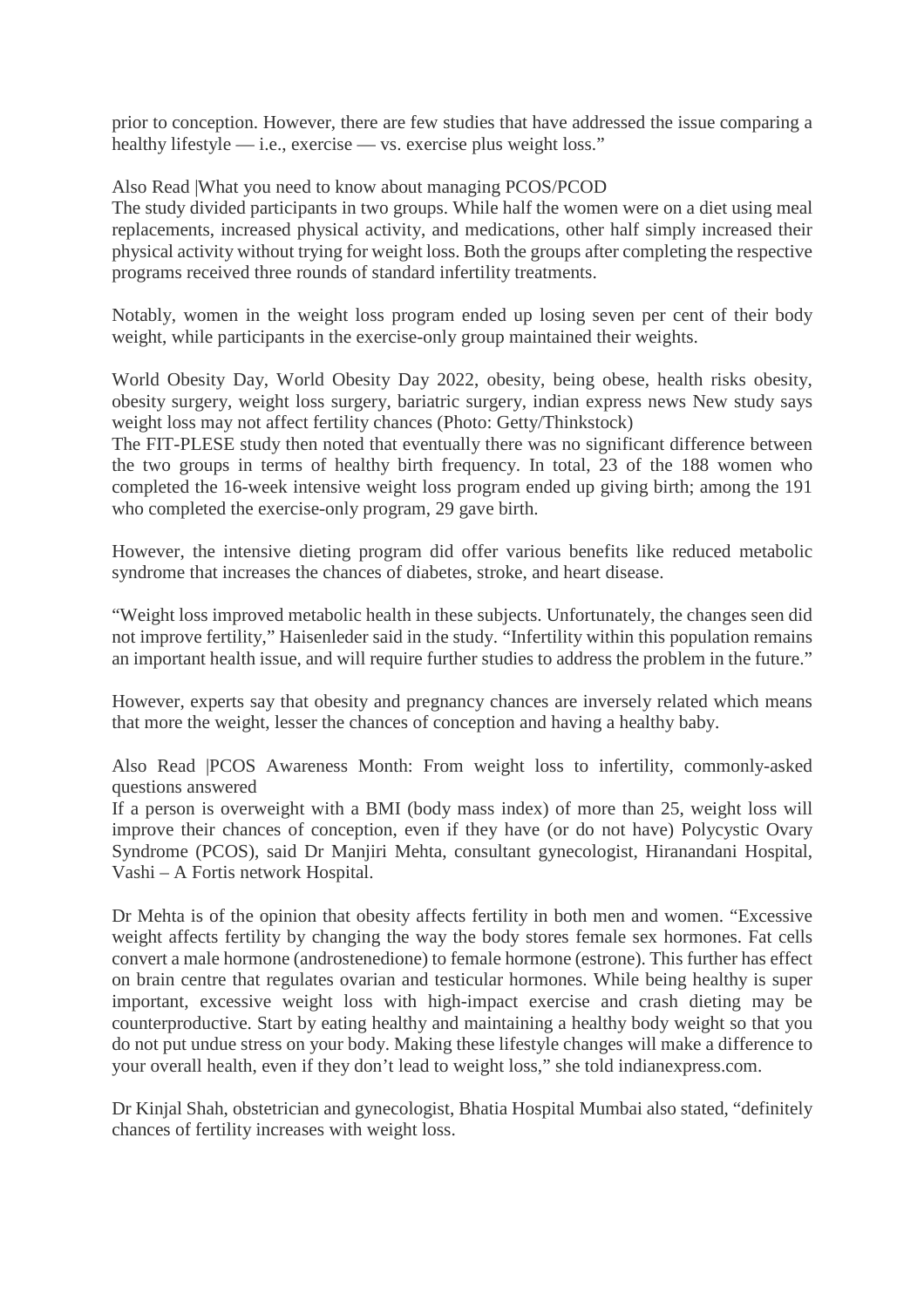It has been seen that 20 per cent of the PCOS women conceive with five per cent weight loss". "This is because weight loss has significantly been associated with ovulation and has a benefit in women planning to conceive. Stress and sedentary lifestyle are the leading causes of uncertain fertility. Regular 45 minutes of exercise and healthy diet needs to be emphasised to women with fertility issues," Dr Shah said.

According to Mehta, a study was done in 2014 that showed that even 10 per cent weight loss increased the chances of conception from 50 to 80 per cent. This means that a person has a greater chance of getting pregnant and having a healthy baby if they are close to a healthy weight. "If a person is overweight with a BMI of more than 25, weight loss will improve their chances of conception, even if they have (or do not have) PCOS," said Mehta.

Obesity in women can also increase the risk of miscarriages and impair the outcomes of assisted reproductive procedures and pregnancy, asserted Dr Bhavini Shah Balakrishnan, consultant obstetrician and gynecologist, Masina Hospital, Mumbai. "Infants of diabetic mothers are also prone to various neonatal adverse outcomes, including metabolic and hematologic disorders, respiratory distress, cardiac disorders and neurologic impairment due to perinatal asphyxia and birth traumas," said Dr Balakrishnan.

Stating that there has been a lot of controversy regarding the effect of weight on fertility and whether weight loss really helps conception, Dr Balakrishnan said that "despite all the argument, a healthy lifestyle which includes age and height appropriate weight" has been beneficial for a woman not just during the reproductive age group but also helps makes the peri-menopausal to menopause transition smooth.

## **Physical Fitness**

## **Strength training for 30 minutes a week can help one live longer: Study Strength training not only tones the body but also helps you live longer, a new study claims The Indian Express :20220411)**

https://indianexpress.com/article/lifestyle/fitness/study-30-60-minutes-strength-training-aweek-live-longer-7808206/

strength trainingHere's why strength training is essential (Source: Pexels) A new study suggests regular strength training routine can help add years to your life. Published in the British Journal of Sports Medicine, it states that people who did 30 to 60 minutes of resistance, or strength, or weight training had a 10 to 20 per cent lower risk of early death from all causes.

For the unversed, strength or resistance training is often associated with lifting of weights that help improve endurance and strength, but it can also include bodyweight exercises or calisthenics, isometrics, and plyometrics.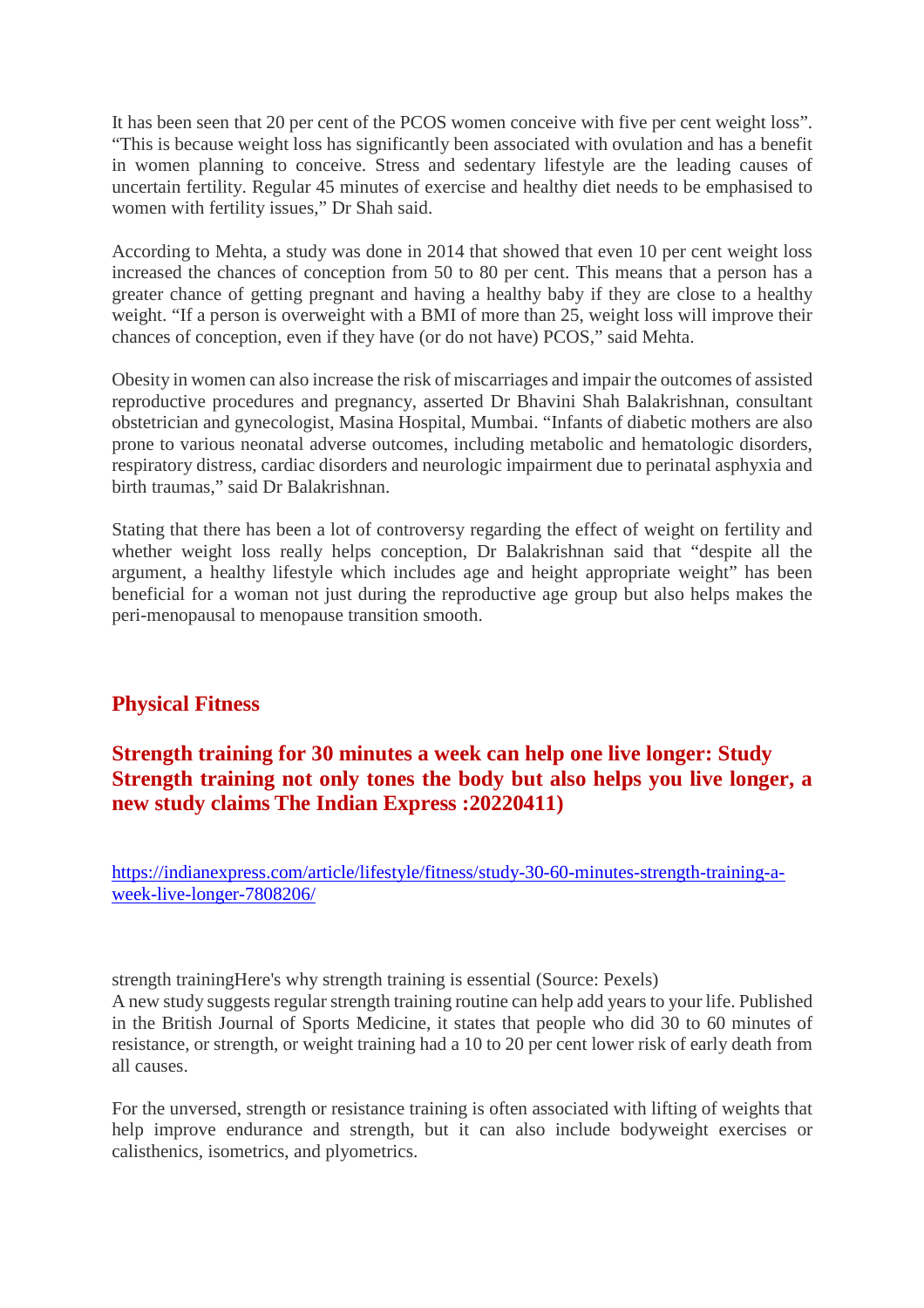The researchers in the study stated that people who regularly did weight training also had a lower risk of developing heart disease (46 per cent) or cancer (28 per cent). The study also noted people who did up to 60 minutes a week of muscle-strengthening activities had a lowered risk of developing diabetes.

Also Read |6 reasons why women should not give up on strength training

Even a study by National Institute on Ageing (NIA) and Harvard Medical School stated that women averaging 62.6 years, who did any type of regular strength training, achieved a 30 per cent reduction in the incidence of type 2 diabetes. Their risk of developing cardiovascular disease dropped by 17 per cent too.

skincare, skincare tips, physical activities and skincare, exercising and skincare, skincare at home, how exercising helps with skincare, indian express news If you have just started muscle building, start easy. (Photo: Getty/Thinkstock)

According to World Health Organization, 150 minutes of moderate physical activity is needed for every individual. Moderate exercises reduce the risk of developing heart disease and stroke. "It helps you breathe easier and stay healthy longer especially considering the fact that most cardiovascular-related lifestyle disorders could decrease life expectancy," Dr Viral Kothari, MD, Physician, Jain Multispecialty Hospital explained.

Can just walking help?

One should be doing at least 30 minutes of HIIT (high-intensity interval training) which should start with specific floor exercises and bodyweight training. This means a good exercise routine has three main components — endurance training, resistance training, and flexibility. And walking falls short on all three aspects, informed Dr Manjunath Sukumaran, holistic health coach, chief facilitator, and founder of Harmony Wellness Concepts, in a previous interview with this portal.

For some time now, Dr Sukumaran has been advocating for a switch to an effective threecomponent exercise regimen to alleviate lifestyle ailments like blood pressure, diabetes or weight gain through his Facebook videos. According to him, if there is "not any serious restriction", one should look at other forms of cardio activity rather than walking which is "not a whole, complete exercise".

Why is strength training essential?

Dr Aashish Contractor, director: rehabilitation and sports medicine, Sir HN Reliance Foundation Hospital stated that as one ages, muscle mass is lost, so strength training becomes "vitally important to help carry out activities of daily living, as well, and hence must be part of everyone's exercise program".

Strength training is one of the best ways to improve strength in areas such as the core, legs, lower back and upper body.

Strength training speeds up the metabolic rate, which aids faster absorption of nutrients. More importantly, strength training helps in burning calories not only during the workout but also while the body is at rest. "The reason is muscles need more energy to sustain as well as repair after strength training. Therefore, strength training is an effective way to achieve fat loss, said Jitendra Chouksey, Founder of FITTR.